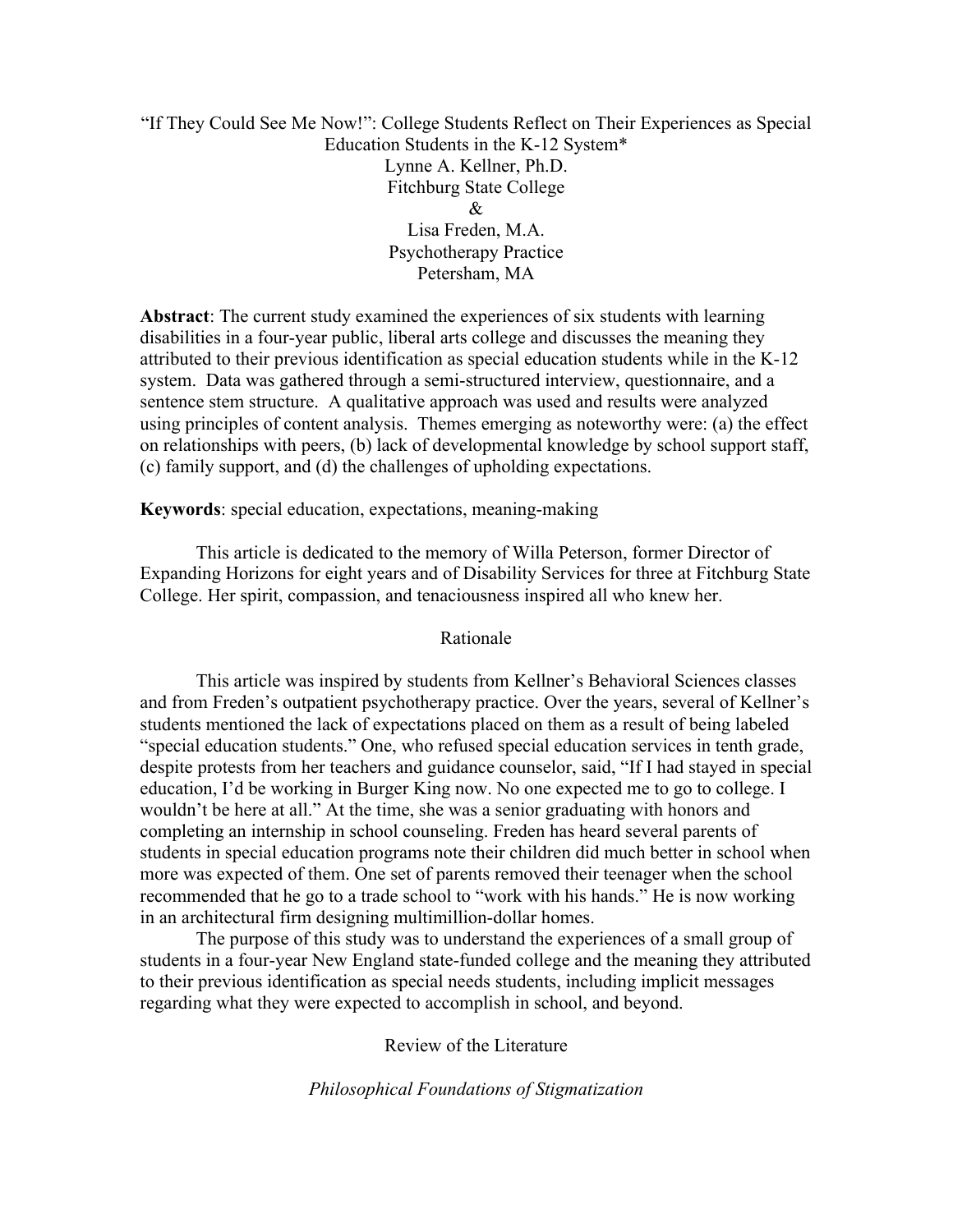Triano (2000) traces the stigmatization of disabilities back to eighteenth century France when separate public schools were established for deaf (1760) and blind (1784) students (p. 2). Segregated education for those with disabilities was founded on a medical model that was soon extended to people with mental retardation. The Connecticut Asylum for the Education and Instruction of Deaf and Dumb Persons, the first American school to specialize in educating students with disabilities, opened in 1816. The Elementary Education (Blind and Deaf Children) Act of 1883 charged British schools with educating blind and deaf children, and in 1899 the Elementary Education (Defective and Epileptic) Act extended this responsibility to children with physical disabilities. Children were classified into eight categories of "physical defect" to receive services and be placed in special schools underscoring the belief they could not benefit from "normal" public school instruction. Triano (2000, p. 4) noted that attitudes still prevail that children with disabilities cannot learn in regular classrooms, stating that the Individuals with Disabilities Education Act (IDEA) "... require[s] medical categorization for eligibility purposes and attribute[s] the educational problems experienced by children with disabilities to the child's disability and not to the failure of the regular education system." Friedman (1997) argued the helping professions historically disempowered people by labeling them and defining their experiences for them. He recommends the helper and helpee co-construct the meaning of the helpee's experience from a strength-based model, rather than having that experience defined solely by the professional.

While medical classification allowed parents and educators to advocate for children, it also placed the onus of the problem on the individual child rather than within the educational system. To provide the rationale for services, the Individualized Educational Plan (IEP), the backbone of special education instruction, has been primarily-deficit focused, often minimizing a student's strengths. Anzul, Evans, King and Tellier-Robinson (2001, p. 236) observe "… Special education students are viewed more in terms of their specific weakness rather than their total personalities, talents, interests, or the ways in which they function in other settings." There is growing acknowledgment that students with learning disabilities may also be "gifted" and possess exceptional talent or abilities in at least one academic area (Dole, 2000).

Fortunately, many educators now also focus on the strengths of children with disabilities as well as their challenges. Students are encouraged to be active participants in their own education as they mature, for instance, the 1997 Amendments to IDEA helped facilitate this empowerment by switching responsibility from parents to students when they reach the age of majority and by emphasizing the importance of postsecondary transition planning (Council for Learning, 2004).

With this emphasis on student responsibility and an understanding of the capabilities of students with disabilities, an increasing number of students with disabilities are entering post-secondary education. The percentage of students with disabilities graduating from high school has clearly increased; however, figures vary from 30.5% (National Institute for Literacy, 2004), to 80% (Patwell & Herzog, 2000, p. 1) for the year 1998. Statistics on the percentage of full-time college freshmen with disabilities in 1998 vary from 9.8% (Council for Learning, 2004) to 34.3% (George Washington University, 2004, p. 13). Determining the percentage of students with disabilities who go on to post-secondary education is complicated by such factors as reporting criteria (self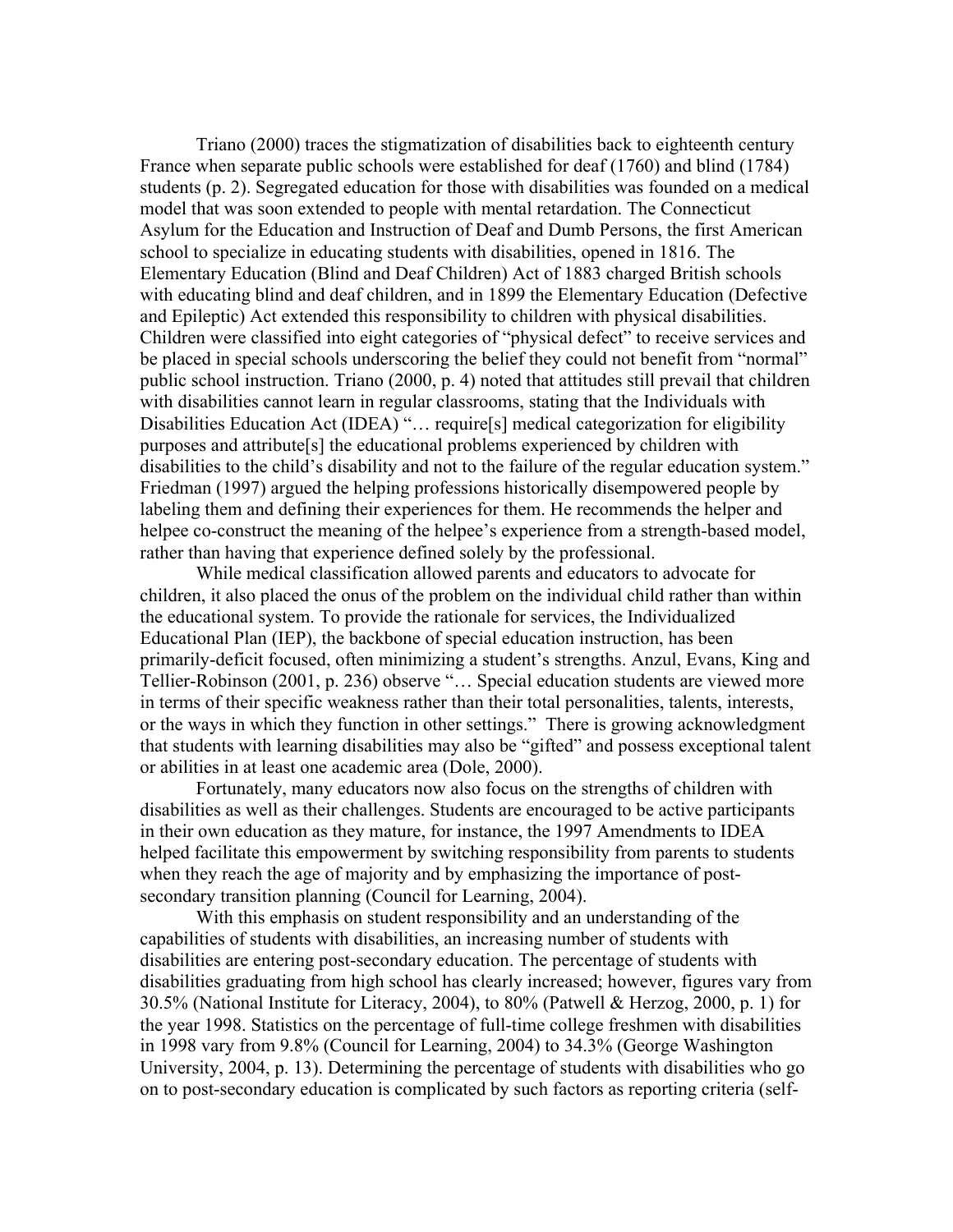report versus school-based diagnosis) and definitions of various disabilities.

### *Reactions of Family, Peers, and Professionals to Students with Learning Disabilities*

When families first receive a diagnosis of an illness or a disability that impacts learning, many parents initially feel guilt and sadness over "lost" dreams for their child's future (Austin, 2000). Children who are faced with stressful life experiences need the influence of protective factors, such as parents, to counterbalance negative events (Werner, 1993). Intending to provide help and support, some parents take responsibility and decision making away from their children with learning disabilities, thus disempowering them further (Mitchell, 1998). When families received six ninety-minute school-based trainings, developed by the Illinois Service Resource Center and the Academic Development Institute, focusing on improving their understanding of special education and how to navigate the system, parents were better able to support their children in special education and work with school personnel (Stevenson, 2003).

Educational professionals may disempower students with learning disabilities when they "try too hard" to help them. Skrtic and Sailor (1996) note schools are not organized around the premise that students are capable of self-determination. When teachers work from a model where they are the experts and it is assumed students cannot articulate their own educational needs, neither students with learning disabilities nor students without learning disabilities are encouraged to view themselves as active participants in their own education. On a practical level, Patwell and Herzog (2000) note special education students are often given too much "informal" assistance. For example, when teachers allow extra time to complete work not specified in IEPs, students are less likely to develop the self-management skills necessary to negotiate larger and more demanding college systems.

Experiences in the classroom can reinforce feelings of stigmatization and marginalization. Baglieri and Knopf (2004) found efforts to accommodate students with learning disabilities results in special education students receiving instruction that is different and separate, and often less challenging, from that of the general curriculum. They observed that, "[S]uch ineffective instructional practices confirm the understanding of students with learning dis/abilities as less able. As such, even 'included' students labeled as having learning disabilities (LD) continue to be excluded, not by classroom location but by the instructional discourses that circulate the school" (p. 526). Bruck (1986, p. 365) observed, "[D]ifferential patterns of teacher-child interactions may shape the learning disabled child's self-perception, and they may also serve as models for peers to react to learning-disabled children." Social difficulties may be magnified if the child with a learning disability is placed in a special class (Bruck, 1986). In-depth interviews with people with learning disabilities who dropped out of high school revealed that for these students "personal opinions were neither sought nor valued in the school setting" (Lichtenstein, 1993, p. 8).

The experiences of children with learning disabilities are often shaped by genderrelated societal expectations (Goldberg & Herman, 1993). When girls have trouble reading or writing, skills often believed easier for girls, parents and teachers may be more critical of their lack of success, and these students may internalize a sense of failure. In an elementary school founded on an "open concept" model designed to minimize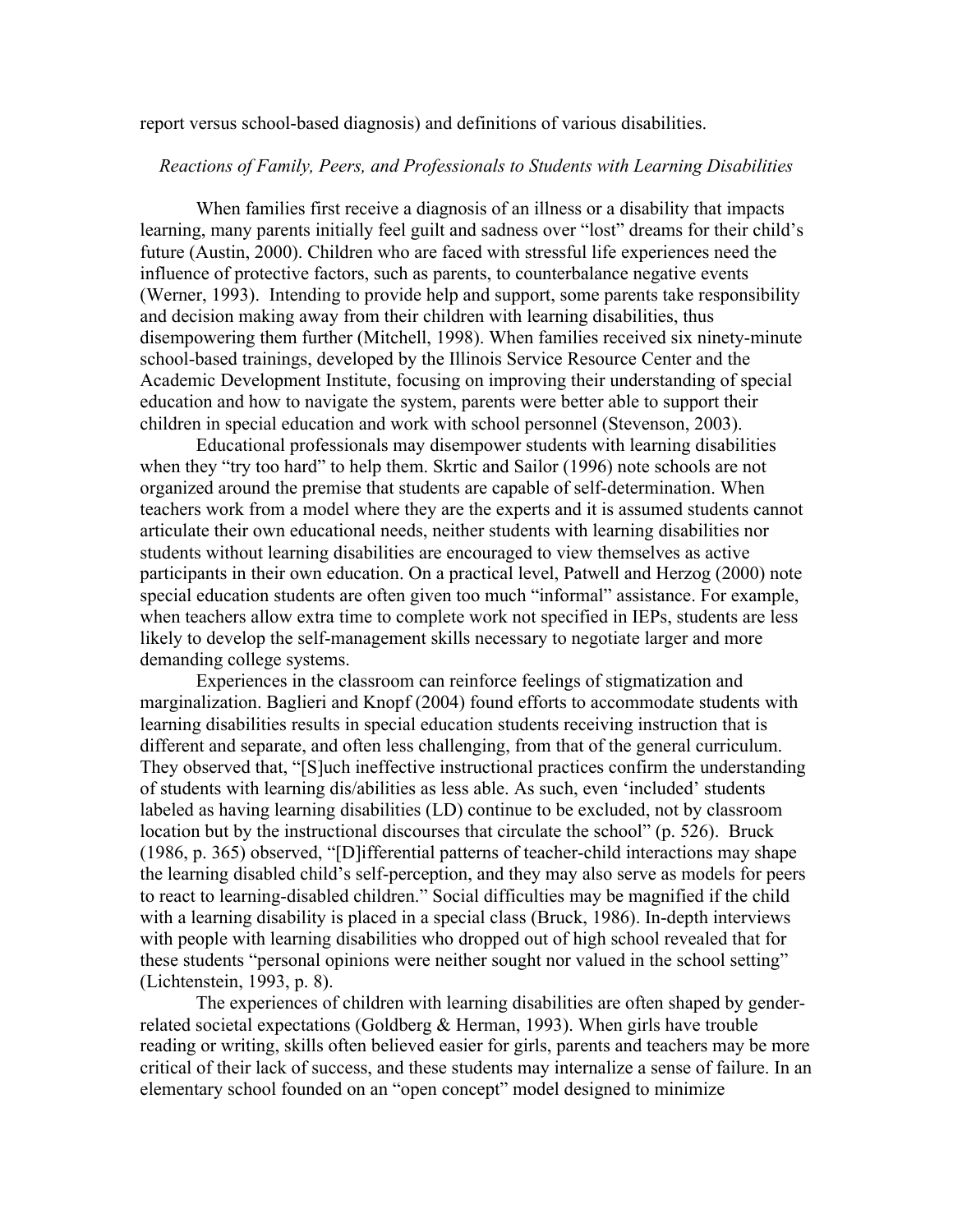stigmatization of special education children, girls as young as first to third graders were viewed less positively by peers and more often socially rejected than boys with learning disabilities (Scranton & Ryckman, 1979).

### *Impact of Special Education Designation on Self-Concept*

Students with learning disabilities who receive special education services sometimes attribute academic success to "easy work" (such as completing a worksheet rather than writing a book report) and blame their failures on a lack of help. Implicit is a sense they cannot do the work alone or that it must be easy and meaningless. Conversely, Palladino, Poli, Masi, and Marcheschi (2000) found students without disabilities more often attribute success or failure to effort and individual characteristics.

Academic problems are often compounded by social problems for students with learning disabilities. For example, 43% of a sample of 11-14 year-olds with learning disabilities met criteria for clinical depression in contrast to none in a control group without learning disabilities (Palladino et al., 2000, p. 145). From a meta-analysis of studies on the social and emotional adjustment of children with learning disabilities, Bruck (1986) found the social and emotional behaviors which often differentiate children with learning disabilities from children without learning disabilities are also found among children with other disabilities, those with emotional disturbances or epilepsy, and among low achievers. She concluded it is the stigma of labeling or academic failure rather than the disability itself that results in emotional difficulties for many children. Galvin and Hons (2003, p. 149) suggested it is not the actual impairment, but the "social construction of disability as an inferior status" that results in feelings of marginalization for the student.

### *Successful Students with Learning Disabilities*

Students with learning disabilities who have achieved some success, whether it be by maintaining good grades or by keeping up with non-special education classmates, have a better sense of control over their environment than less successful students. Successful students with learning disabilities often pride themselves on strengths developed through their efforts to cope. Gerber and Reiff (1991) conducted in-depth interviews with 71 adults diagnosed with learning disabilities as children. A successful sub-group emerged, with personally satisfying careers, highly motivated educational attainments, and an acceptance and understanding of their learning disabilities. They reframed their disabilities as having some positive attributes (fostering coping strategies, learning to identify goals, and seeking mentors and support systems).

Students with learning disabilities who are successful in life tended to seek support from their families, and if unavailable, found support and mentors in teachers, school personnel, and friends (Greenbaum, Graham, & Scales, 1995; Spekman, Goldberg, & Herman, 1992; Werner, 1989). In interviews with high school seniors with learning disabilities, Werner (1993, p. 30) found many credited elders or peers with having helped boost their self-esteem, but "considered interventions by counselors, mental health professionals, and special educators of 'little help' to them." Perhaps the lack of helpfulness the students attributed to their professional helpers reflected a healthy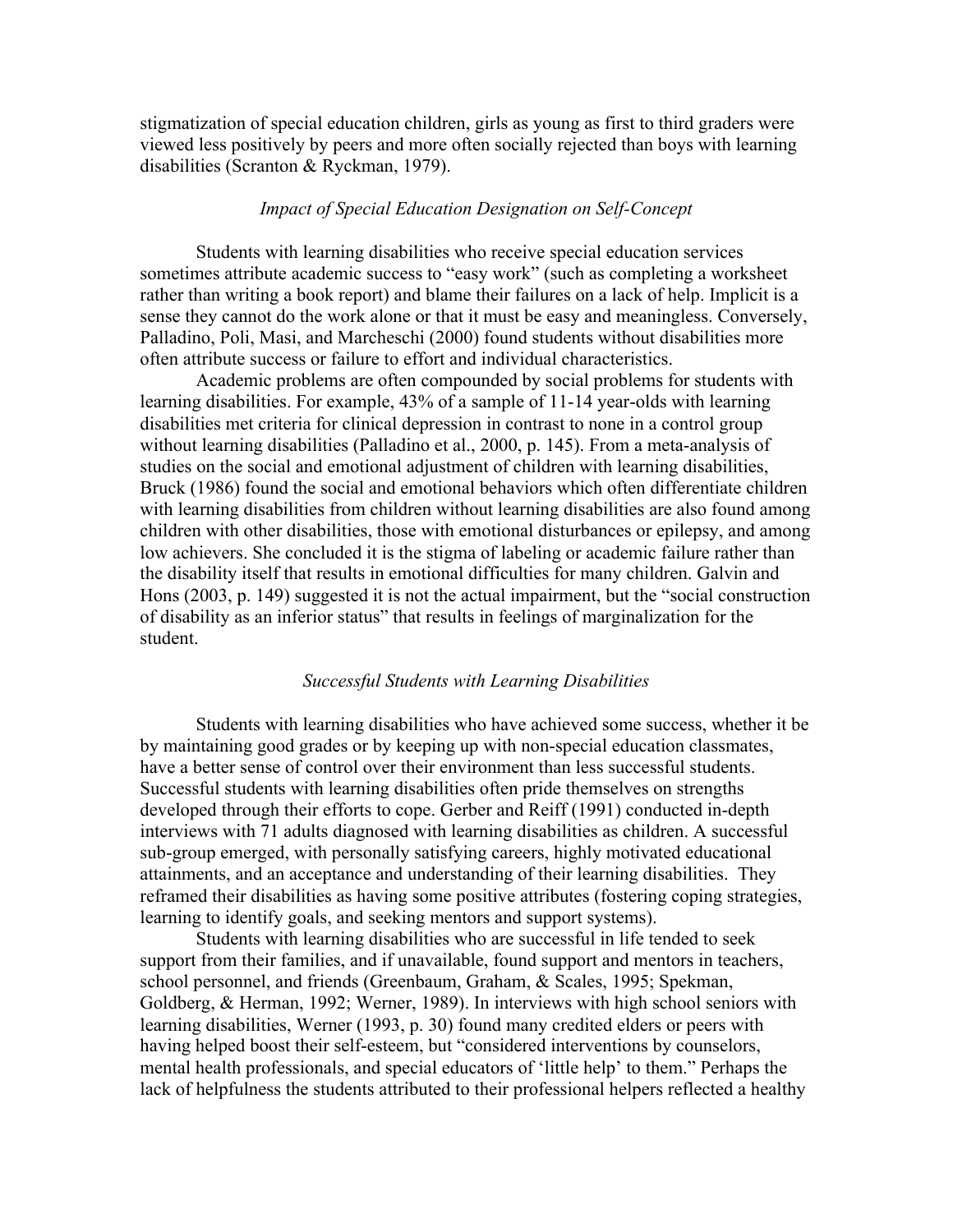desire to use their own voices rather than accept the opinions of the "expert" professionals. Foucault (1983) criticized helping professions for their attempts to gain knowledge, leading to a disempowering relationship with the "subject" who is not invited into a discourse on his or her own experiences.

In a study of fifty young adults with learning disabilities, Spekman et al. (1992, p. 167) found the 58% who achieved both successful employment and interpersonal relationships "seemed to compartmentalize their learning disability and saw it as only one aspect of their identity rather than defining themselves entirely by it." Greenbaum et al. (1995) found 37% of college students with learning disabilities credited their own tenacity and hard work for their success. Sometimes anger and determination to prove others' low assessments of them wrong motivated them to succeed. The desire to attend college was the strongest indicator a student would continue onto college (Farrell, Jr., Sapp, Johnson, & Pollard, 1994), suggesting that when students with learning disabilities felt empowered and responsible to facilitate their own success, they were more likely to do so.

### Research Questions

This study was founded on the premise that learning disabilities are "both socially produced and culturally constructed" (Priestly, 2003, p. 1). We sought to understand how six students with learning disabilities in a four-year public New England institution perceived their experiences as special education students while in the K-12 system and the dynamic process through which their self-concepts developed as they interacted with the world. In particular, we asked the following: (a) What meanings do college students attribute to their previous experiences as special education students? (b) Do students believe their status as special education recipients impacted the expectations that others had of them? Did it change the expectations they had of themselves? (c)What supports and stressors do students with learning disabilities experience specific to their special education participation, and (d) Did students make a shift from a deficit-based model of self, as implied in the Individualized Educational Plan (IEP), to a model based on competency? If so, how do they recall this process?

### Methodology

#### *Measures*

Qualitative measures are well suited to investigating the meaning people ascribe to their experiences. McLeod (1996, p. 177) commented: "People may be silenced because they are not 'authorized' to tell their own story. They are prevented, by whatever means, from being the 'author' of the stories they tell about self." Our intention was to make our participants the authors of their own stories. Evans (1998) noted when students were allowed to talk about their experiences openly in loosely structured interviews, points of view emerged that the researcher did not anticipate. Since this study was based on learning the students' points of view, such a nonreductionist methodology was well suited.

Kellner introduced the study at a Disabilities Services Ice Cream Social; three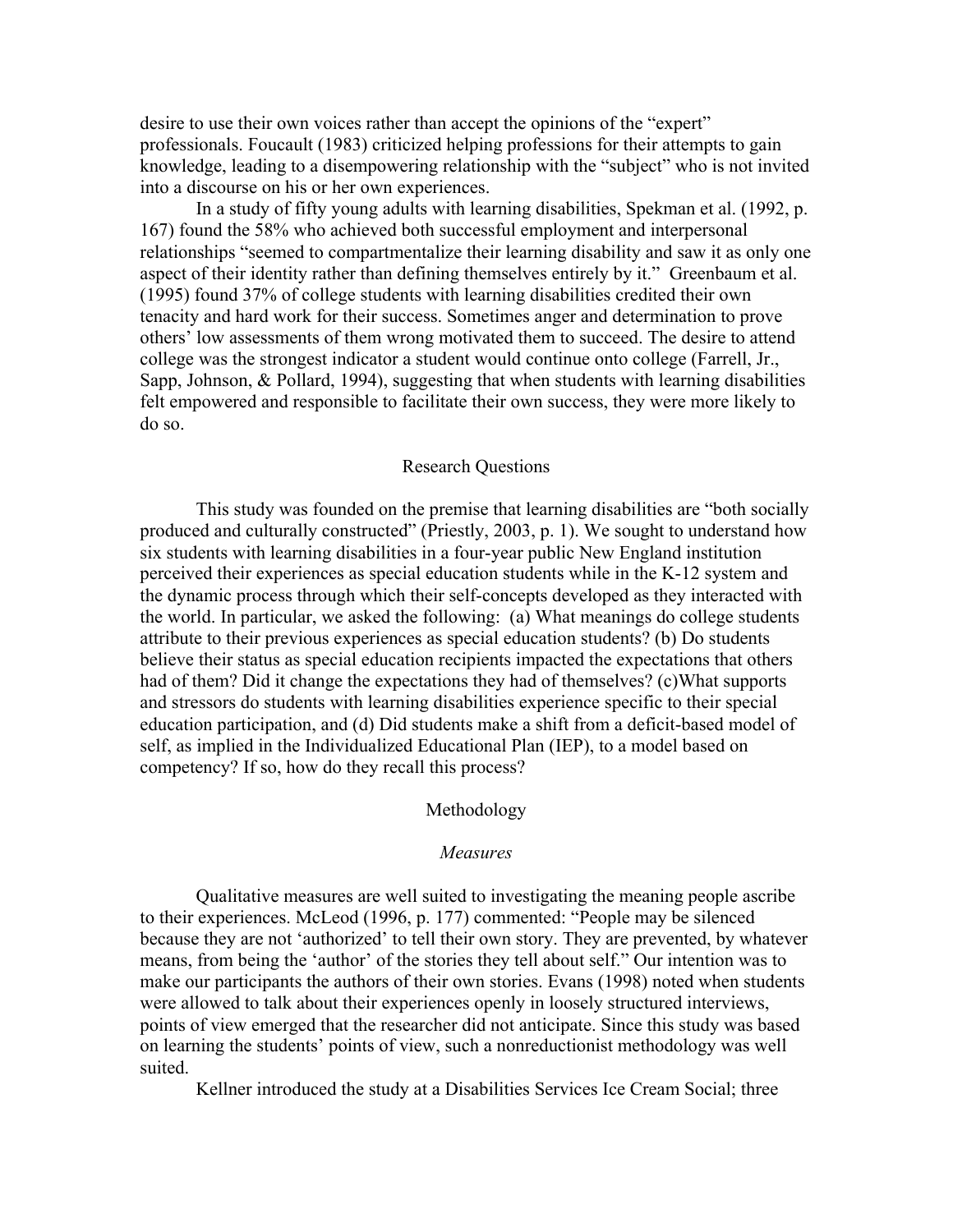students signed up on the spot. Two participants referred friends, and another was referred by the College Tutoring Center. Each participant signed an informed consent form, chose a pseudonym (or was assigned one if preferred), and provided basic demographic information (type of learning disability, age at identification, type of placement, other diagnoses if applicable). Each participant completed three instruments. First they completed a questionnaire, consisting of eight items, which asked participants to respond to statements about their special education experiences on a scale of  $1-5$  ( $1 =$ *much better;*  $2 = \text{better}$ ;  $3 = \text{about the same}$ ;  $4 = \text{worse}$ ;  $5 = \text{much worse}$ ). Next, participants completed a sentence stems exercise, which asked them to complete sentences soliciting reflections on their experiences with special education. Finally they took part in an audio-taped interview, which was semi-structured so we would not constrain the content through our omission of important issues: Each participant was asked at the conclusion of the interview if there was anything to add we had not asked. The first interviewee mentioned feeling "left out" during the IEP process, so we added a question about the IEP process to subsequent interviews (see Appendix A).

## *Data Coding and Analysis*

After transcription, Kellner coded the interview statements in categories of themes following the principles of content analysis methodology (Lincoln & Guba, 1985), and then Freden did an inquiry audit of the raw data to determine if the study was undertaken in a careful and systematic manner and if the first researcher's analysis and constructions made sense (Lincoln & Guba). The QSR N6 computer program was used to aid in the data analysis.

The initial coding yielded sixteen categories. Based on the inquiry audit, and noting similarities in content, categories were grouped more broadly into the following nine items:

- Stigmatization
- Goals
- Significant Others and Resources<br>• Advocacy
- **Advocacy**
- Hidden Advantages<br>• Stressors and Copins
- Stressors and Coping Mechanisms
- Self-Reflection
- Diagnosis and School's Response
- Recommendations

Three overarching themes emerged across all three instruments: personal narratives, supports and stressors, and treatment by others (how they perceived others responding to them as a result of their special education status). By noting these three overarching themes, the researchers could look for similarities and/or contradictions among each participant's responses. This technique, known as triangulation (Lincoln & Guba, 1985), serves as a cross-reference through which to substantiate impressions and pick up inconsistencies.

Table 1 shows how the questions were coded into the three themes. Note that due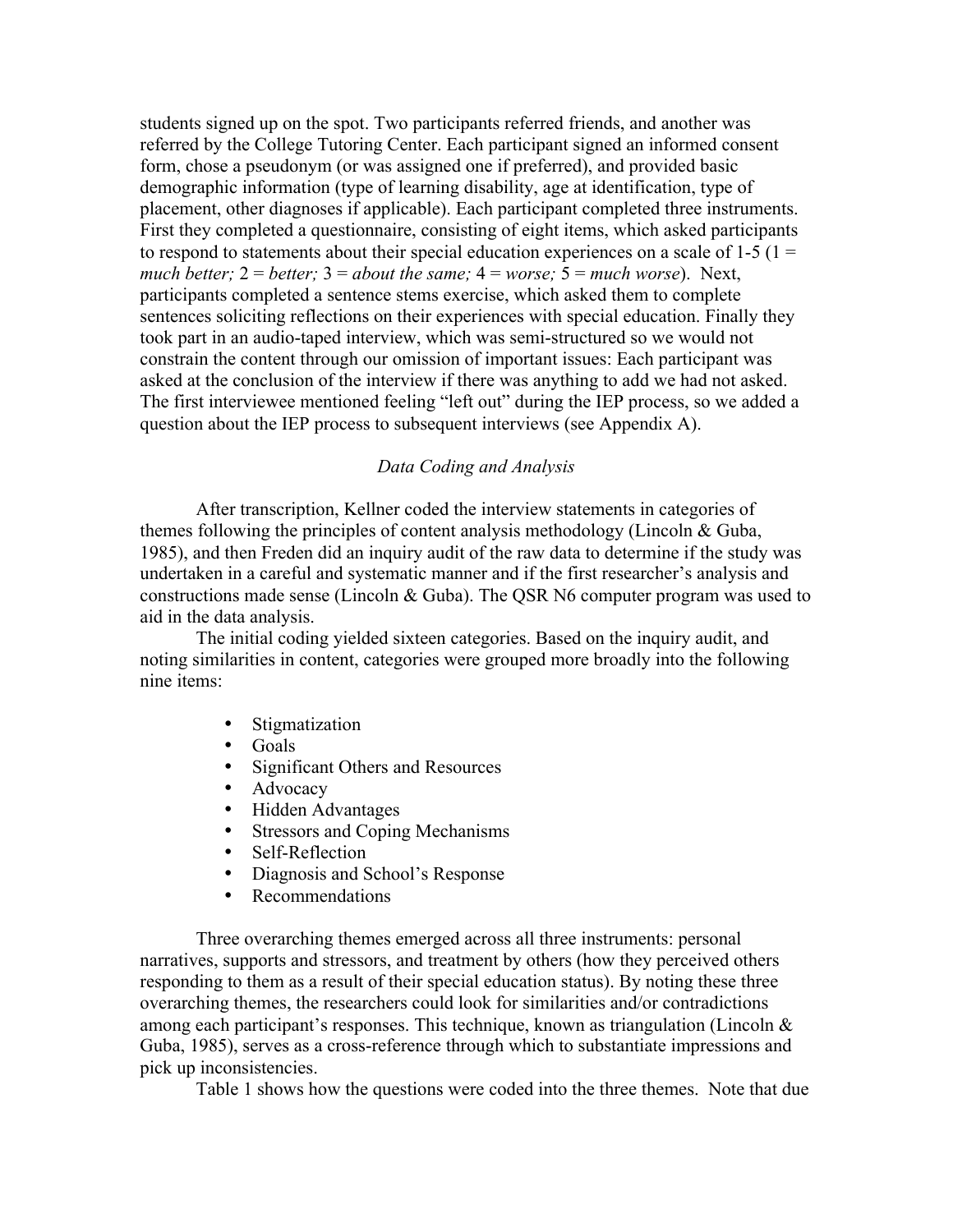to the wording of the questions, the scale was reversed on questions three through eight so the meaning would be consistent with the first two themes. Since the questionnaire was based on a scale of one to five, the researchers decided to code the interviews and the sentence completions on a similar scale, with higher ratings as those perceived as more favorable, as follows: 5 = *a completely progressive narrative in which the individual only tells stories of moving forward;<sup>1</sup>* 4 = *an essentially progressive stance but includes some negative circumstances or reactions*; 3 = *neutral;* 2 = *a primarily regressive narrative but with some sense of movement*; and 1 = *a totally regressive narrative*. Freden and Kellner independently assigned ratings to the interviews and the sentence completions, and then discussed them until they reached agreement on a final rating (see Table 2 for the coding of the sentence completions). Although ratings of sentence completions and interviews admittedly included some subjectivity, we devised this system to allow us to look at the three instruments to determine if data was consistent enough across the instruments to indicate it was valid.

| Theme              | Question                                                                                                                |
|--------------------|-------------------------------------------------------------------------------------------------------------------------|
| Narrative/Supports | If I had not received SPED services, I believe my academic<br>performance now would be                                  |
| Narrative/Supports | If I had not received SPED services, I believe my selection of career<br>options would be                               |
| Narrative          | Participation in SPED services made my attitude toward school                                                           |
| Others             | Because of my involvement with SPED services, my parent(s)<br>viewed my options for the future as                       |
| Others             | At least one of my teachers told me that SPED services would make<br>my options for the future                          |
| Others             | When my friends became aware that I received SPED services, their<br>opinions of me were                                |
| Narrative/Supports | I believe my academic performance in high school was as a<br>result of receiving SPED services.                         |
| <b>Others</b>      | As a SPED student, I thought my teachers believed my prospects<br>for the future to be compared to non-SPED classmates. |

Table 1 *Coding of Questionnaire*

Table 2

*Coding of Sentence Completions*

Theme Sentence Stem

 $\mathcal{L}_\text{max}$  , and the contribution of the contribution of the contribution of the contribution of the contribution of the contribution of the contribution of the contribution of the contribution of the contribution of t

 $\frac{1}{1}$  $1$  Gergen (1999) suggested that individuals develop personal narratives to understand themselves and make sense of their worlds. He described two rudimentary narrative structures: "progressive," in which the narrator creates a story of events leading up to success, and "regressive," in which the events lead to failure and/or loss. Many people include elements of both in their life stories. Transformation occurs when the individual can turn a regressive narrative into a progressive one.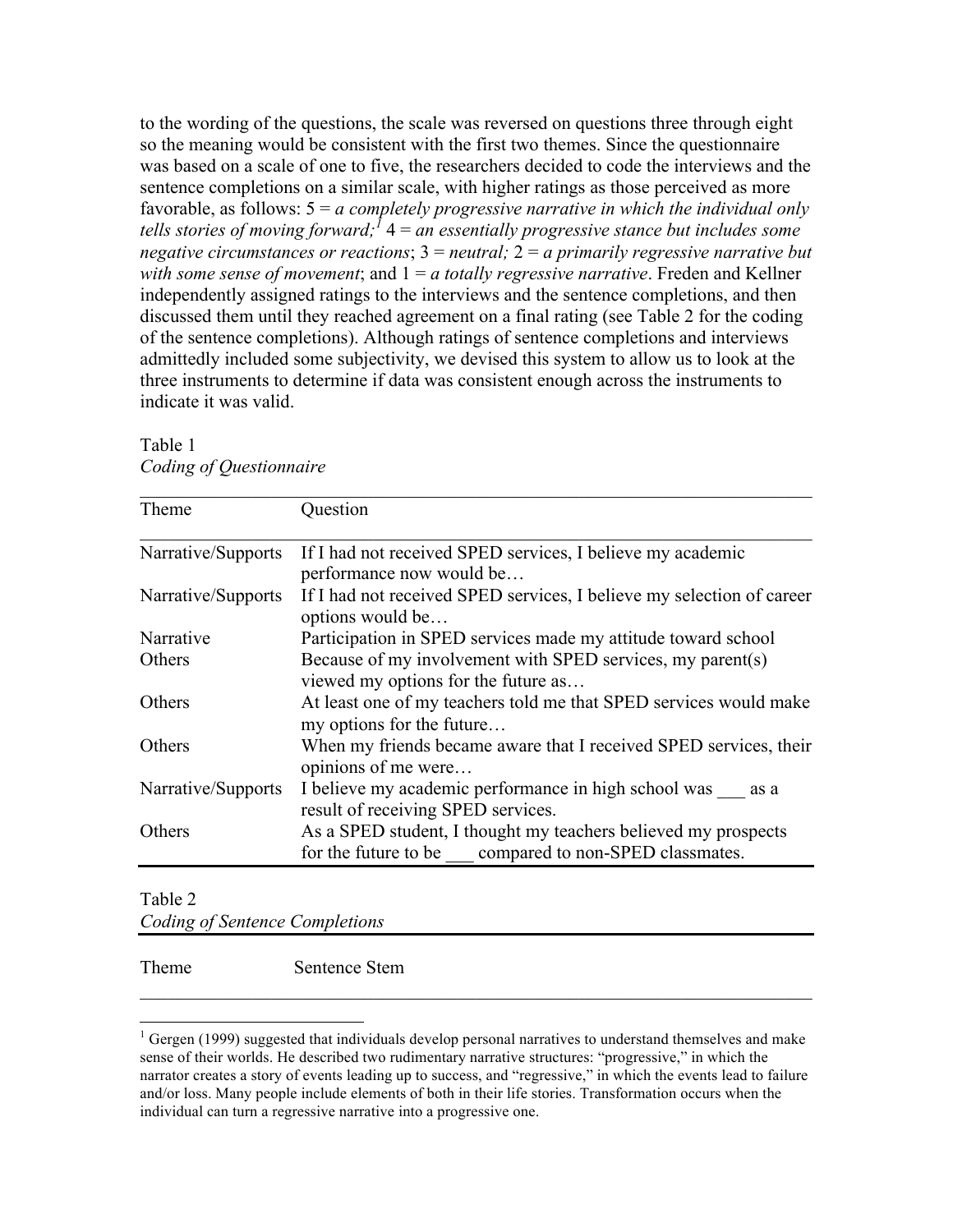| Supports/Narrative | The thing I found most useful about the services I received was        |  |  |  |  |
|--------------------|------------------------------------------------------------------------|--|--|--|--|
| Narrative          | If I had not received special education services I would not be able   |  |  |  |  |
|                    | $\mathfrak{to}$                                                        |  |  |  |  |
| <b>Supports</b>    | The thing that was least helpful about the services I received for me  |  |  |  |  |
|                    | was                                                                    |  |  |  |  |
| Others             | My parents believed the services I received                            |  |  |  |  |
| Supports/Others    | I think my teachers viewed me as                                       |  |  |  |  |
| <b>Supports</b>    | I considered stopping special education services because ___, but      |  |  |  |  |
|                    | then continued with them because                                       |  |  |  |  |
| Narrative          | When I think of my life now, if I had not participated in the services |  |  |  |  |
|                    | that were offered to me, I would                                       |  |  |  |  |
| Narrative          | When I think of my life now, the special education services have       |  |  |  |  |
|                    | allowed me to                                                          |  |  |  |  |

## *Program Participants*

All six participants were enrolled in a four-year New England public College, which served as a selection criterion. All achieved some degree of academic success. Five participants were female and one was male. They ranged in age from 19-27, with a mean of 21.7 and modes of 19 and 22. Two were freshmen, one a sophomore, one a junior, one a senior, and one a graduate student. Two previously attended community colleges, and two transferred from other four-year colleges. The mean grade level for initial diagnoses of LD was third grade, with modes of Kindergarten, fourth and sixth grades. In the aggregate total (participants could check off multiple categories), three reported disabilities in mathematics, two reported learning disabilities in written language, two reported reading disabilities, one reported auditory processing difficulties, and three reported other disabilities (1 blindness as a primary disability and memorization difficulties secondarily, 1 non-verbal learning disability, and 1 unspecified). None reported receiving services for confounding factors such as attention or mental health issues (see Table 3).

At the time of the most intensive services in Special Education, two were placed in a full-time resource room, one in a part-time resource room, and the remaining three received special help in the classroom. They all had IEPs through twelfth grade, and continued to receive minimal services in college through Disabilities Services or the Academic Success Center on campus, but only when they requested them.

| Table 3 |                           |
|---------|---------------------------|
|         | <b>Study Participants</b> |

| Name*    | Age | Grade<br>Diagnosis | Type of<br>Disability                                   | Most<br><b>Extensive Services</b> |
|----------|-----|--------------------|---------------------------------------------------------|-----------------------------------|
| Autumn   | 22  | $4^{\text{th}}$    | Math, other (unspecified)                               | Full-time resource room           |
| Caroline | 21  | K                  | Written language, reading,<br>math, auditory processing | Full-time resource room           |

 $\mathcal{L}_\text{max}$  , and the contribution of the contribution of the contribution of the contribution of the contribution of the contribution of the contribution of the contribution of the contribution of the contribution of t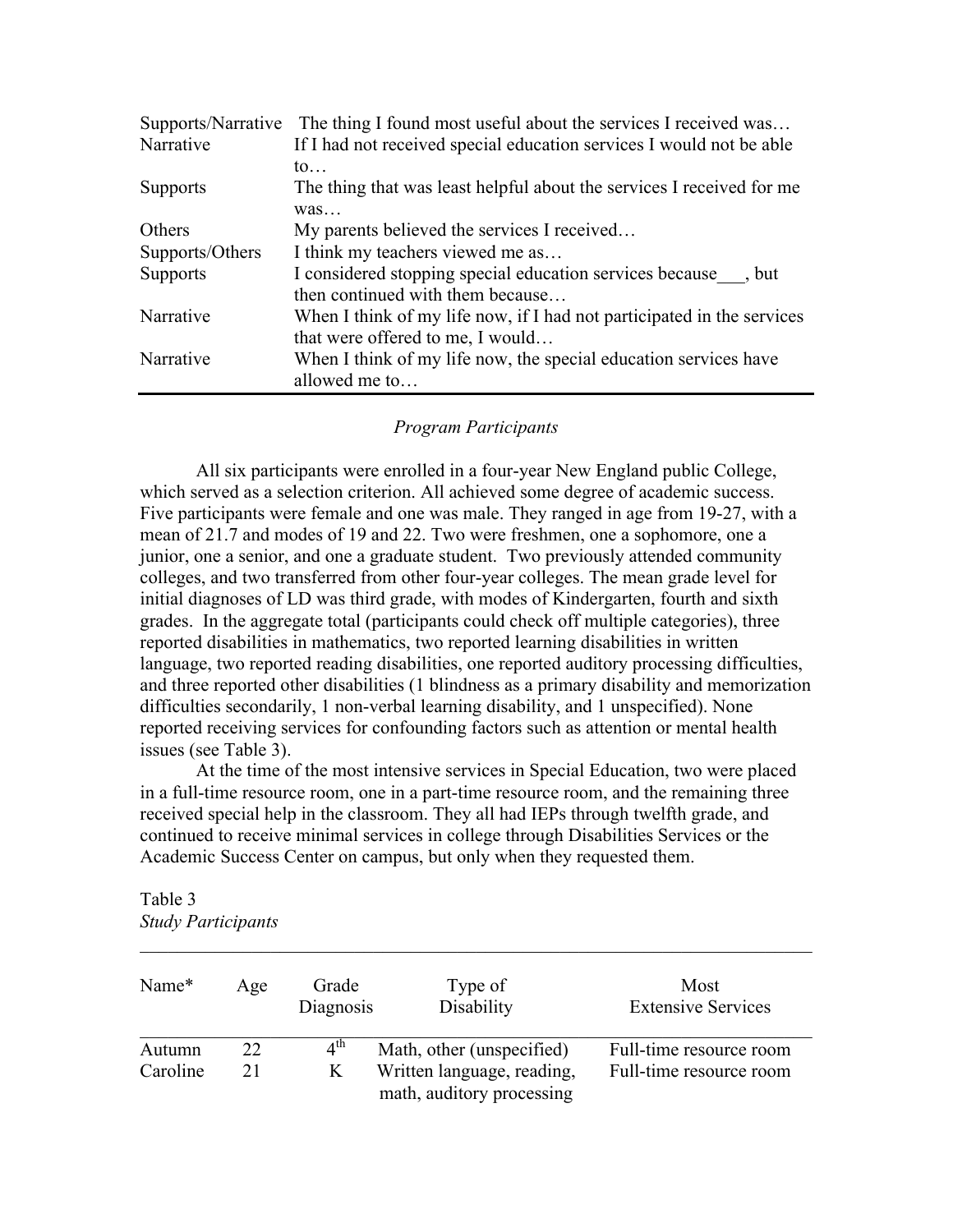| Donna   | 19 | 4th.            | Non-verbal learning     | Part-time resource room   |
|---------|----|-----------------|-------------------------|---------------------------|
| Kayla   | 22 | K               | Written language, math, | Special help in classroom |
|         |    |                 | Cerebral Palsy          |                           |
| Luke    | 19 | 6 <sup>th</sup> | Reading, memorization   | Special help in classroom |
| Suzanna | 27 | 6 <sup>th</sup> | Blindness, memorization | Special help in classroom |

Table 3 *Study Participants*

| Name*    | Age | Grade<br>Diagnosis         | Type of<br>Disability      | Most<br><b>Extensive Services</b> |
|----------|-----|----------------------------|----------------------------|-----------------------------------|
| Autumn   | 22  | $\overline{4}^{\text{th}}$ | Math, other (unspecified)  | Full-time resource room           |
| Caroline | 21  | K                          | Written language, reading, | Full-time resource room           |
|          |     |                            | math, auditory processing  |                                   |
| Donna    | 19  | $4^{\text{th}}$            | Non-verbal learning        | Part-time resource room           |
| Kayla    | 22  | K                          | Written language, math,    | Special help in classroom         |
|          |     |                            | Cerebral Palsy             |                                   |
| Luke     | 19  | $6^{\text{th}}$            | Reading, memorization      | Special help in classroom         |
| Suzanna  | 27  | 6 <sup>th</sup>            | Blindness, memorization    | Special help in classroom         |

\*Each student picked a pseudonym.

# Results

# *Triangulation of Data*

In looking at the data, it must be remembered that the interviews elicited more subtle and complicated responses than the other two instruments. Some participants left items blank on the sentence completions. This complicated the scoring of completions. The sentence completions coded as "others" pulled information on how they thought teachers and parents perceived them. The questionnaire included items relating to treatment by teachers, parents, and peers. Finally, the interview also included information on parents, teachers, peers, as well as other school personnel and other significant people in the participants' lives. By looking at data for individual participants, rather than as a group, some variation among scores reflected the complexity of their experiences, and distinctions between the benefits of services versus difficulties with peers (see Table 4).

Table 4

*Triangulation of Data: Scoring of Responses*

| Participant/Theme | Interview | Sentences | Questionnaire Variance |
|-------------------|-----------|-----------|------------------------|

Autumn: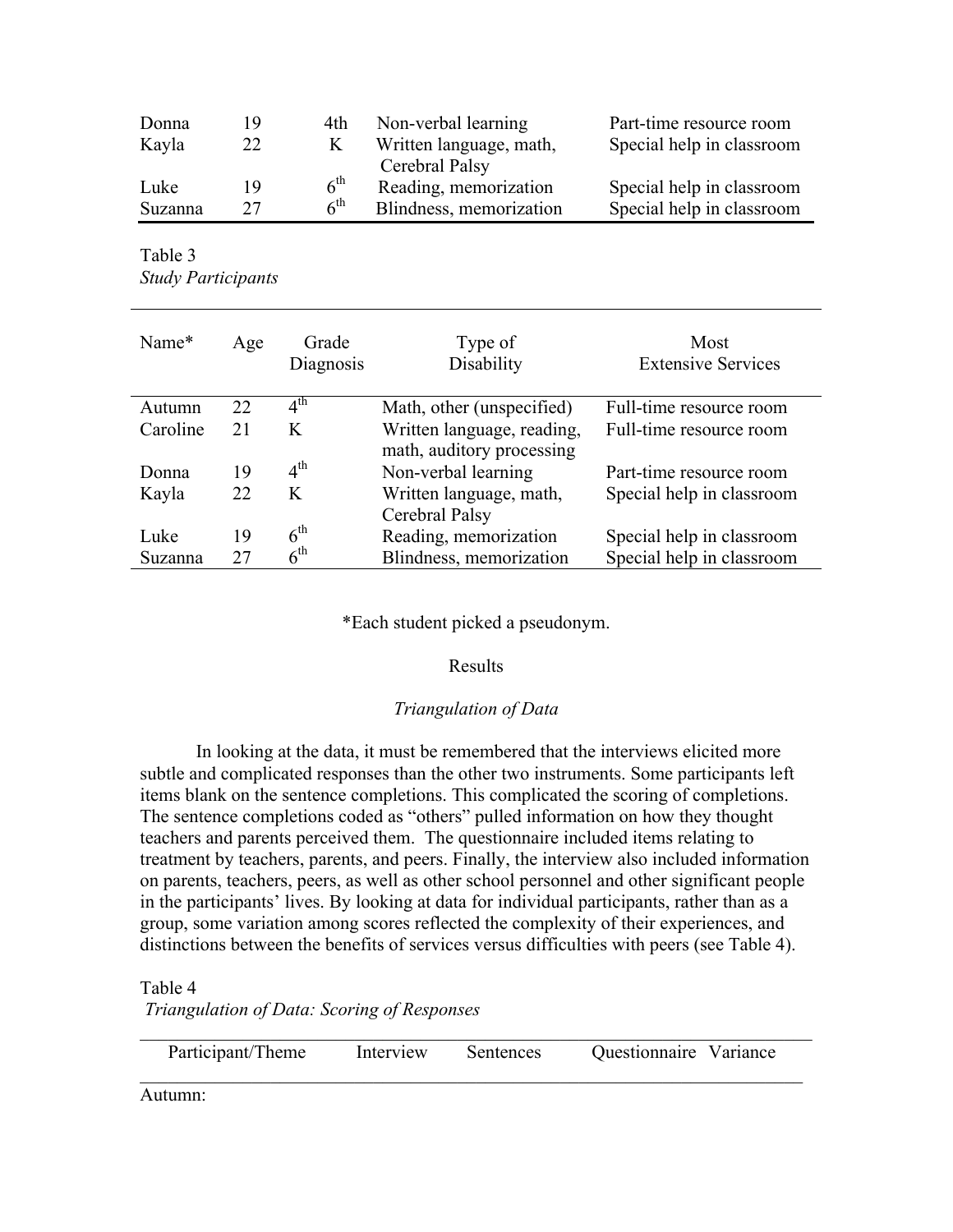| Narratives        | 2.0       | 3.5       | 3.00          | 1.5      |
|-------------------|-----------|-----------|---------------|----------|
| <b>Supports</b>   | 3.0       | 4.0       | 3.00          | 1.0      |
| Others            | 2.0       | 5.0       | 3.00          | 3.0      |
| Caroline:         |           |           |               |          |
| Narratives        | 4.5       | 5.0       | 4.75          | $.5\,$   |
| Supports          | 4.0       | 3.0       | 4.67          | 1.67     |
| Others            | 4.0       | 3.0       | 3.50          | 1.0      |
| Donna:            |           |           |               |          |
| Narratives        | 2.5       | 5.0       | 3.75          | 2.50     |
| <b>Supports</b>   | 2.0       | 5.0       | 3.33          | 3.00     |
| Others            | 2.5       | 3.5       | 3.25          | 1.00     |
| Luke:             |           |           |               |          |
| Narratives        | 4.0       | 5.0       | 3.50          | 1.50     |
| <b>Supports</b>   | 4.0       | 3.0       | 3.67          | 1.00     |
| Others            | 3.5       | 4.0       | 3.50          | .50      |
| Participant/Theme | Interview | Sentences | Questionnaire | Variance |
|                   |           |           |               |          |
| Kayla:            |           |           |               |          |
| Narratives        | 4.0       | 5.0       | 3.75          | 1.25     |
| Supports          | 4.0       | 2.0       | 3.33          | 2.00     |
| Others            | 4.0       | 3.0       | 3.75          | 1.00     |
| Suzanna:          |           |           |               |          |
| Narratives        | 4.0       | 5.0       | 4.25          | 1.00     |
| <b>Supports</b>   | 4.0       | 3.0       | 4.33          | 1.33     |
| Others            | 4.0       | 4.0       | 4.00          | 0.00     |

## *Individual Student Responses*

During the interview, Autumn maintained she would have done just as well without special education services, and that the stigmatization was very difficult for her. Her responses on the questionnaire were consistent with not wanting to acknowledge any benefits of the added help. The high score for "others" on the sentence completion was consistent with her assertion that others saw her as "perfectly fine" while the low interview score reflected the irritation she felt with school personnel.

Caroline left two items on the sentence completion blank (one for supports and one coded supports/others) which compromised the coding. Caroline had positive responses about services during the interview and on the questionnaire, responding that services she received made a substantial difference in her life.

Donna's low scores on the interview may relate to the delay she experienced in receiving services; her teacher refused an evaluation calling her "lazy." Her seventh grade special education teacher had a dramatic impact on her skill development as well as her confidence. Few people, except her parents, encouraged her or supported her. Nevertheless, Donna graciously acknowledged the help she received, and this is reflected in the slightly higher scores on the questionnaire.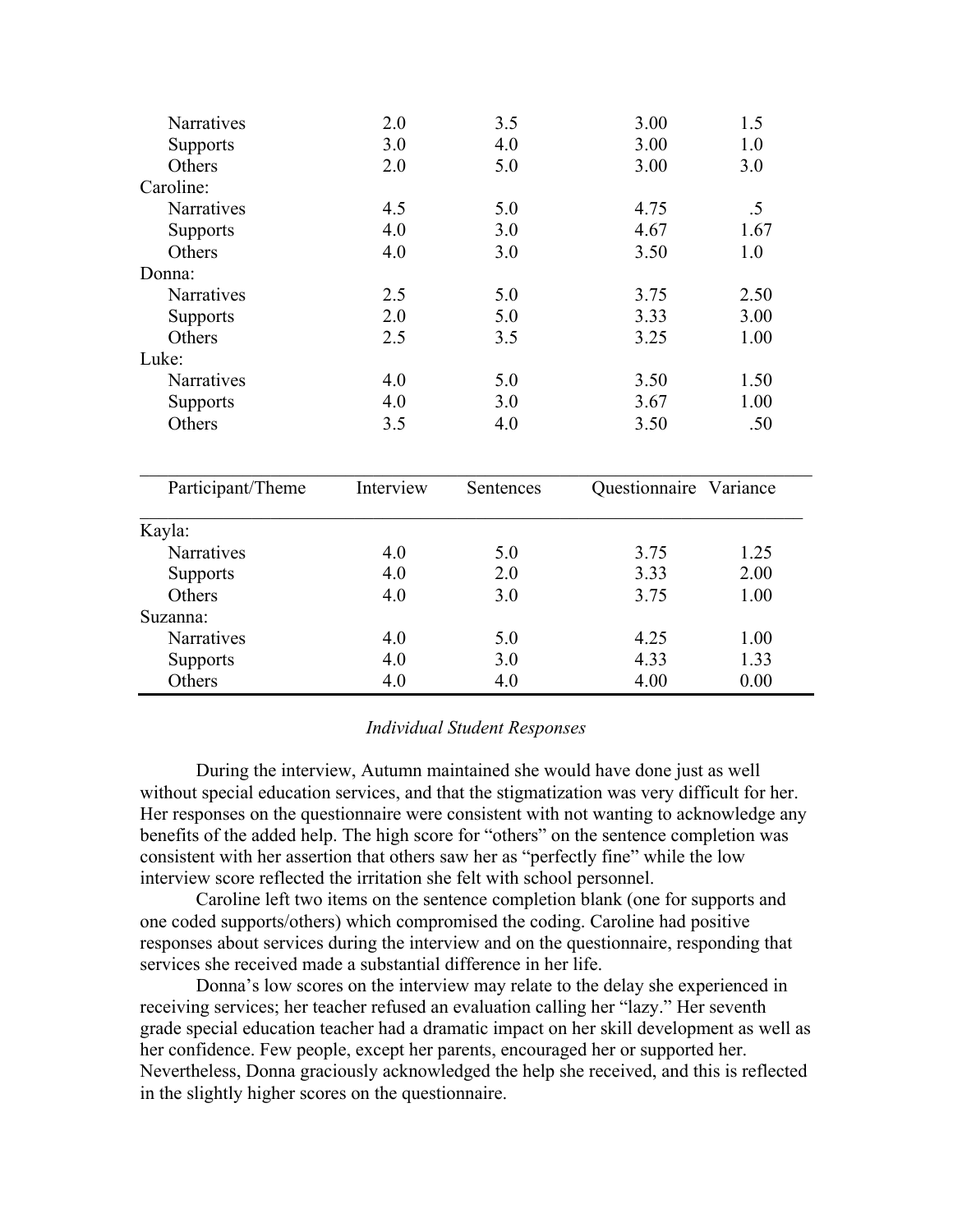Luke's high scores in the interview and the sentence completions reflected his determination to make the most of life's experiences. This theme emerged more strongly in interviews and sentence completions than it did on the questionnaire with set selections. While Luke clearly found some services helpful and his school-based liaison (paraprofessional advocate and service coordinator) indispensable, he also felt the stigma of special education status. The variation in his scores may be a function of the depth of experiences he discussed.

Kayla's experiences were basically positive, as her scores for "narratives" and "others" reflected, except for ongoing struggles with her high school teaching aide. The major discrepancy in her scores for "supports" resulted from the fact Kayla only completed one item on the sentence completion which she answered negatively. The scores on the other two instruments reflected a more global assessment of her sense of supports.

Suzanna did not complete one sentence for the "supports" category; this may account for the fact that this score is the lowest of all. Otherwise, Suzanna's scores were all heavily on the positive side indicating a consistency in the data. Reasons for Suzanna skipping the "supports" category were unknown.

### *Meanings Attributed to Special Education Status*

Four participants expressed feelings of stigma related to receiving special education services, including "not being normal" or "being different," being singled out, and shame. All recalled peers either shying away from them, teasing them or ostracizing them. The special attention, particularly when pulled out of classes or lunch, had social consequences. Autumn recalls: "It was just so embarrassing, 'cause I was trying to be as normal as I could be. And I just didn't want to be associated with it (special education) if I didn't have to be, you know." Luke found the hardest part of receiving special education services was "…they made you different. They put you apart from everyone else."

Four respondents tried to distance themselves from the special education identification. Luke ensured that his teachers knew him as a student before he introduced his special needs:

"If you don't tell them (teachers) right away, and you just participate in class, and you come tell them the truth about how you sometimes need some thing sometimes, with either extra time with tests or just better explanations of the material, because you just didn't process it all. Um, and because you didn't come out right away, they never noticed. They just thought you were a regular student, had regular grades."

It was important to Autumn that her special education classes seemed like normal classes: "But it was like a regular class too. We had tests. We had to do this, we had to do that. We had projects… I'll take it with people who are part of special ed, but they're still treating the class like it's a normal class."

### *Impact on Expectations*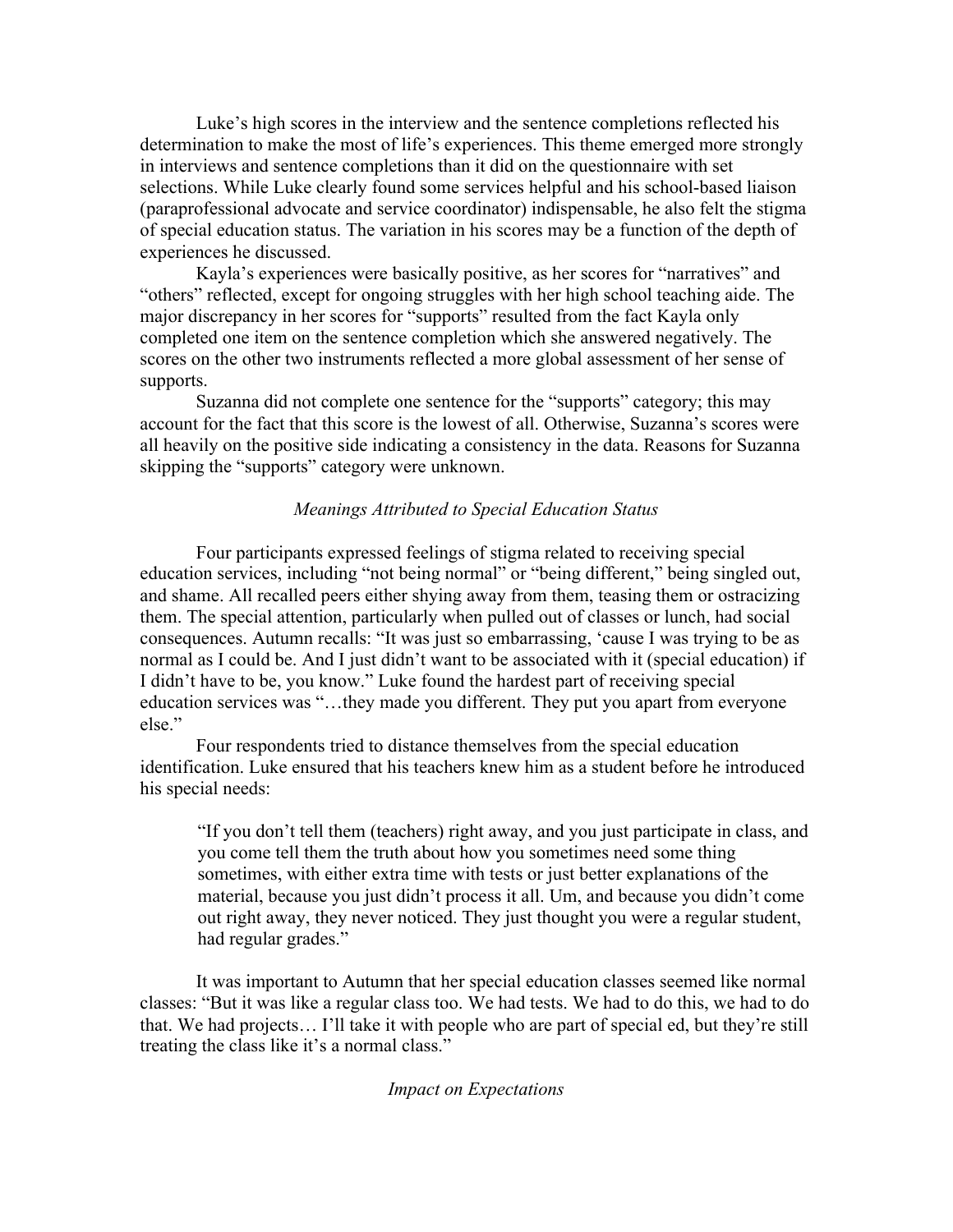Autumn and Caroline believed less was expected of them than their non-special education peers; the other four felt they were usually "treated like any other student." While Caroline believed the decreased expectations negatively impacted her readiness for college, Autumn appreciated the slightly less demanding curriculum because it allowed her to excel. Donna, on the other hand, remembered her teachers pushed her to do more: "I think they wanted me to come up to them and tell them when I had a problem." Kayla usually felt that she was viewed as capable, except by one teacher who negatively prejudged her on the first day of class when she entered with an aide. Luke believed that since he held high expectations for himself, the school followed suit: "I think I was the one who didn't expect any less of me… If I asked for it, they would give it to me (less work). I didn't want that."

Suzanna believed her teachers' low expectations were not based on her special education status, but on the fact that none of her older siblings graduated from high school. However, the school's delay in acquiring adaptive technology for her blindness prohibited her from participating in such activities as science labs, and she fell behind. Thanks to her mother's advocacy, Suzanna obtained the adaptive technology (AT) in high school. Even with AT supports, she needed to do extra work to catch up for time lost before she used AT.

The participants had varying experiences with the IEP process. Only Autumn felt included and listened to in the process. Suzanna recalls: "… They would talk about me like I wasn't in the room." Both she and Donna let their parents do the advocating. Not wanting to miss classes, Luke chose not to attend. Kayla did not find it important to go to the IEP meetings when old enough to attend because she no longer needed many services.

At some time in their educational careers, each participant became motivated to attend college, with or without school support. Caroline always wanted to be a teacher, but her high school guidance counselor discouraged her from applying to college. Autumn received mixed messages: "… They said, 'Your grades are really good and you can go to college and do this, do this, do this.' But I can't tell you a college which you can go to, that will be able to accommodate you.' And I was like, 'Uh?'" Only Kayla and Suzanna found their guidance counselors helpful in the college search process. Kayla appreciated the counselor's advice to attend a community college and felt it prepared her for a four-year school, but found the reduction in services in college difficult because no one told her she would have to pay for an aide herself. She was terrified and furious when she was told. Luke believes he would not be at college if it were not for his special education liaison. He remembers that she and his parents were "…talking about college all the time."

The desire to prove others' low expectations of them wrong was a powerful motivator. Kayla recalls with pride: "You know, it was just downers and everything from the day I was born. It was like, 'She's not gonna walk, she's not gonna talk, she's only gonna….' And I keep proving everybody wrong!" When Suzanna's doctor told her to stay home in sixth grade, she "tried it" but returned to school with increased enthusiasm for learning. She decided to attend college in her junior year when her Braille teacher took her around to various colleges. Shortly after receiving her eye prosthetic, she began college despite her doctor's recommendation to take a year off to adjust.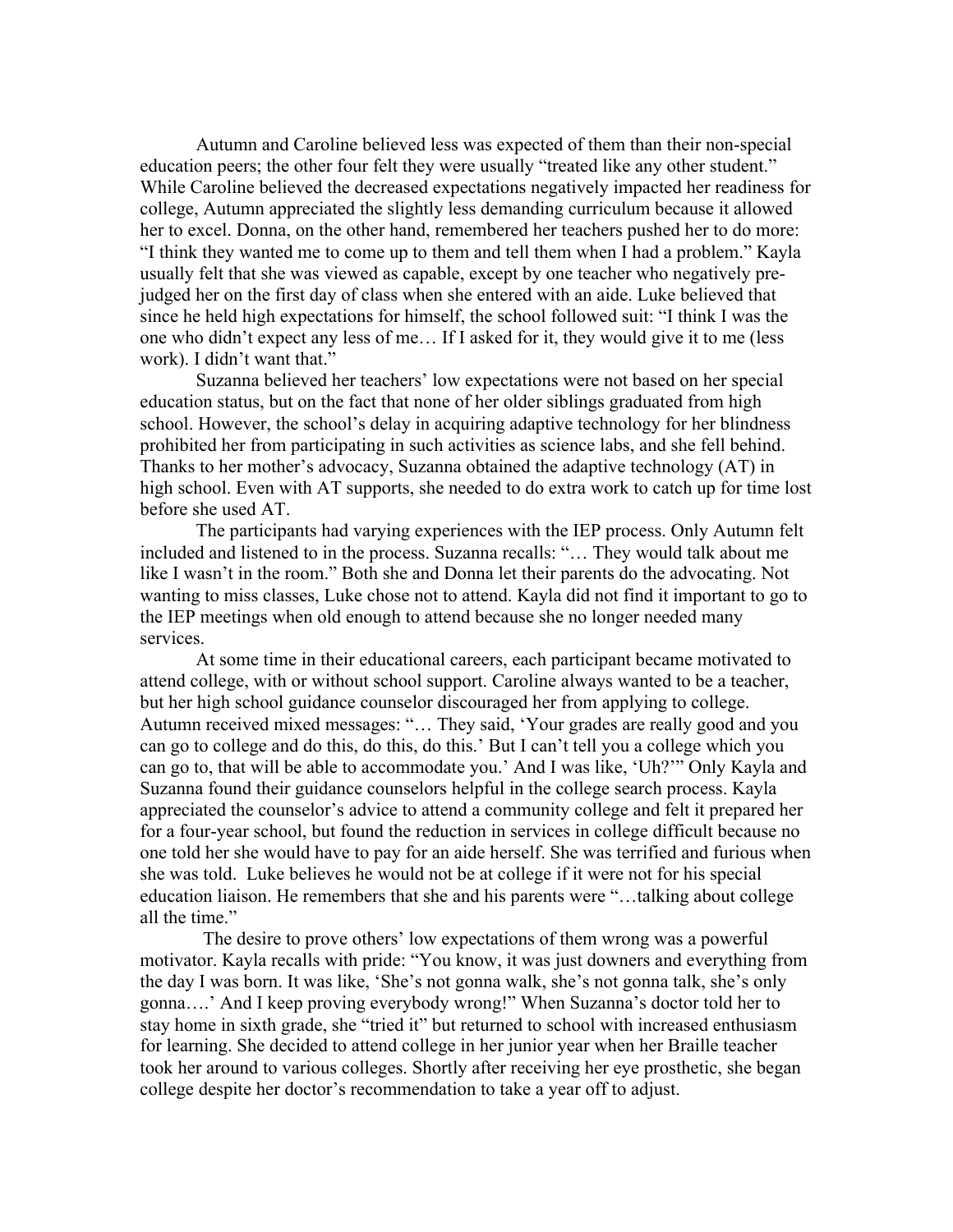## *Stressors, Supports and Coping Mechanisms*

Participants identified several stressors associated with receiving special education services including: wanting to be like everyone else  $(n = 3)$ ; receiving unwanted, and in their eyes unneeded, assistance  $(n = 3)$ ; academic worries  $(n = 2)$ ; and struggling to receive needed services ( $n = 2$ ). Two participants experienced stress when the schools delayed providing services. Donna's mother noticed difficulties before her teachers and insisted on testing, but the school refused since her teacher said she was "lazy." Suzanna's mother researched and presented programming options to the school, and then placed the school in a position in which they had to comply to meet IDEA requirements.

Academic difficulties caused severe stress for Donna and Caroline, especially when younger and less able to handle frustration. Donna would "give up and cry," and although grateful for her mother's help with schoolwork, found "…not being able to do it myself was really hard." At school, however, she remained positive: "… I was such a nice kid, I was really sweet; all the teachers loved me. And then at home I was really mean and I didn't…. like I was mad and angry at my parents." Caroline's experience was similar: "When I was younger, I gave up. I didn't really realize I would be able to be successful when I was younger." When interviewed, Kayla was struggling with the required college math course. She articulated the struggle with self-blame that many with disabilities feel: "There's no reason for me to put myself down. There's nothing I'm doing wrong. It's not because I'm not trying. I have to make myself realize it's not worth putting myself down for it."

Sometimes services themselves caused stress. Autumn perceived school personnel as "breathing down her back." She criticized the school for not re-evaluating the necessity of services for each student: "They just babied me because they were used to babying everyone." Kayla's elementary school aides presented invaluable techniques to help her understand material, but by high school she felt "annoyed" that her aide "just followed her around." One middle-aged aide, suffering from a back problem, frequently directed anger or frustration at Kayla, once calling her a "bad little girl" for not cleaning out her backpack. While the services Luke received as a freshman provided skills necessary to succeed in high school, they became "babysitting" afterwards. He sometimes made himself "look busy" so teachers and aides would leave him alone.

Responses coded as "stigmatization" overlapped those coded as "peers" considerably: 20% (Kayla), 36% (Luke), 58% (Donna) and 72% (Autumn). Only Caroline and Suzanna did not connect peers with feelings of stigma. But Caroline does recall that when placed in the resource room "…My friends started teasing. They noticed that I wasn't in their classroom and they stopped hanging out with me." When pulled out of class, Donna remembered her fellow students were "very mean" to her. Half of the participants reported peers teased them for having an easier workload or for needing additional assistance. Luke hesitated to ask for additional time on tests, as required by his IEP, because "…if I did ask for it, the eyes would be looking at me." To avoid teasing, he told friends he was going to study period when in fact he was going to the Resource Room. Not surprisingly, peers became more important during adolescence. Three participants recalled feeling like "outcasts" in middle/high school. Suzanna felt she was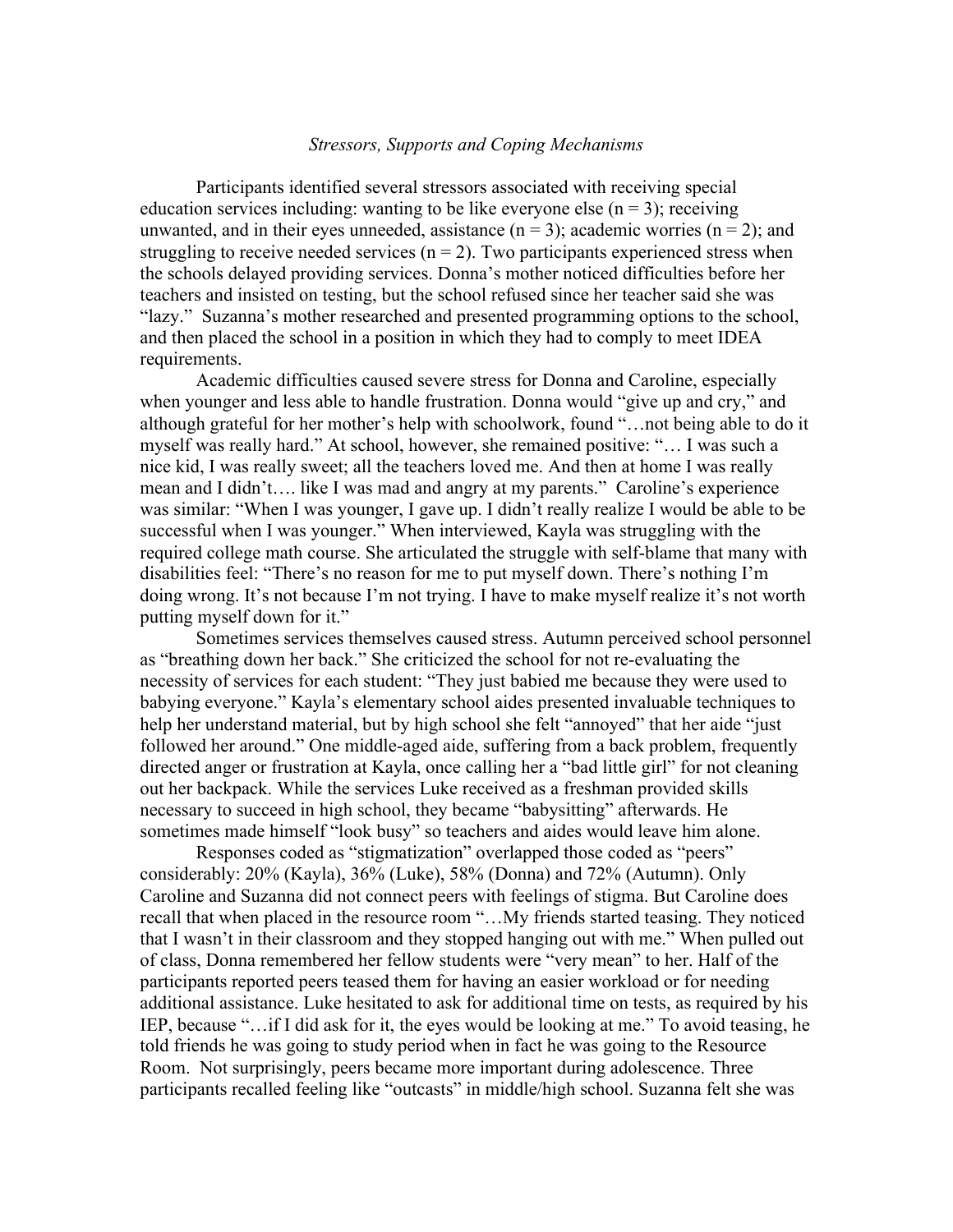missing out: "…My fellow classmates were going, were learning a lot more than me. Um… and then they got their [drivers] licenses." Three participants found their initial disability diagnosis to be the most difficult time in terms of stigma. The five females distinguished peers from "true friends," who were not affected by their special education status.

All found ways to cope with frustration. Autumn "brushed it off." Caroline and Donna relied on their strengths and used strategies learned in class to help with academics. Three participants learned to pace themselves and established helpful routines. Caroline found one-on-one and small group instruction helpful. When frustrated, she would "sit down and spend a minute or two in order to calm down." For Suzanna, finding humor in silly situations really helped, and travel with the Camps for the Blind also alleviated stress. When all else failed, she threw alarm clocks across her bedroom. Luke chose not to focus on his disability: "I'd rather not be dwelling in my… my Special Ed."

Four participants found school personnel provided both support and stress; Donna only recalled positive interactions while Autumn recalled primarily negative ones. Although Caroline felt unsupported by her elementary school teachers, her high school guidance counselor and the school psychologist, and her seventh grade special education teacher taught her strategies to be successful. Suzanna felt supported by most of her teachers, including those for Braille and mobility, her advocate, and her high school vice principal and guidance counselor. One "very supportive" paraprofessional helped Kayla get involved with television, a dream of hers. Kayla's friendships with "parental figures" gave her a different perspective on life than just spending time with peers.

Luke found most teachers supportive, except those "... near retirement, [who] kind of find it a drag to have a special needs student in their class. Thinking that they need so much more than everyone else and it's just going to slow their class down." His drama teacher mediated for him with such teachers: "He talked to the teachers about what a good person I was. 'Would you mind red-carding him in because he really won't slow your class down; he won't be a problem.'" Overall, positive relationships were spoken of in extremely glowing terms, negative interactions were often recalled with anger, annoyance or sadness.

Family also played a key role for all participants. Three credited their mothers as a major reason for their current academic success. Parents helped advocate for services and managed teasing or jealous siblings who resented the additional attention the special needs child received. Luke stated his parents believed his services were "phenomenal." Most parents were pleased with services once implemented. Only Autumn reported her father thought she did not need services since she was doing "perfectly fine" and viewed the professionals involved as "a bunch of quacks." Autumn convinced him to allow her to continue her IEP because she found the testing accommodations helpful and because, "It's nice to know if I want something, it's there." Sometimes parents were "too supportive," as Kayla's father was when he did simple tasks for her. Once, she spilled a glass of water and as her father began to clean it up, she asked, "How am I supposed to be independent, if you're not letting me clean up water off the floor?"

### *Personal Narratives*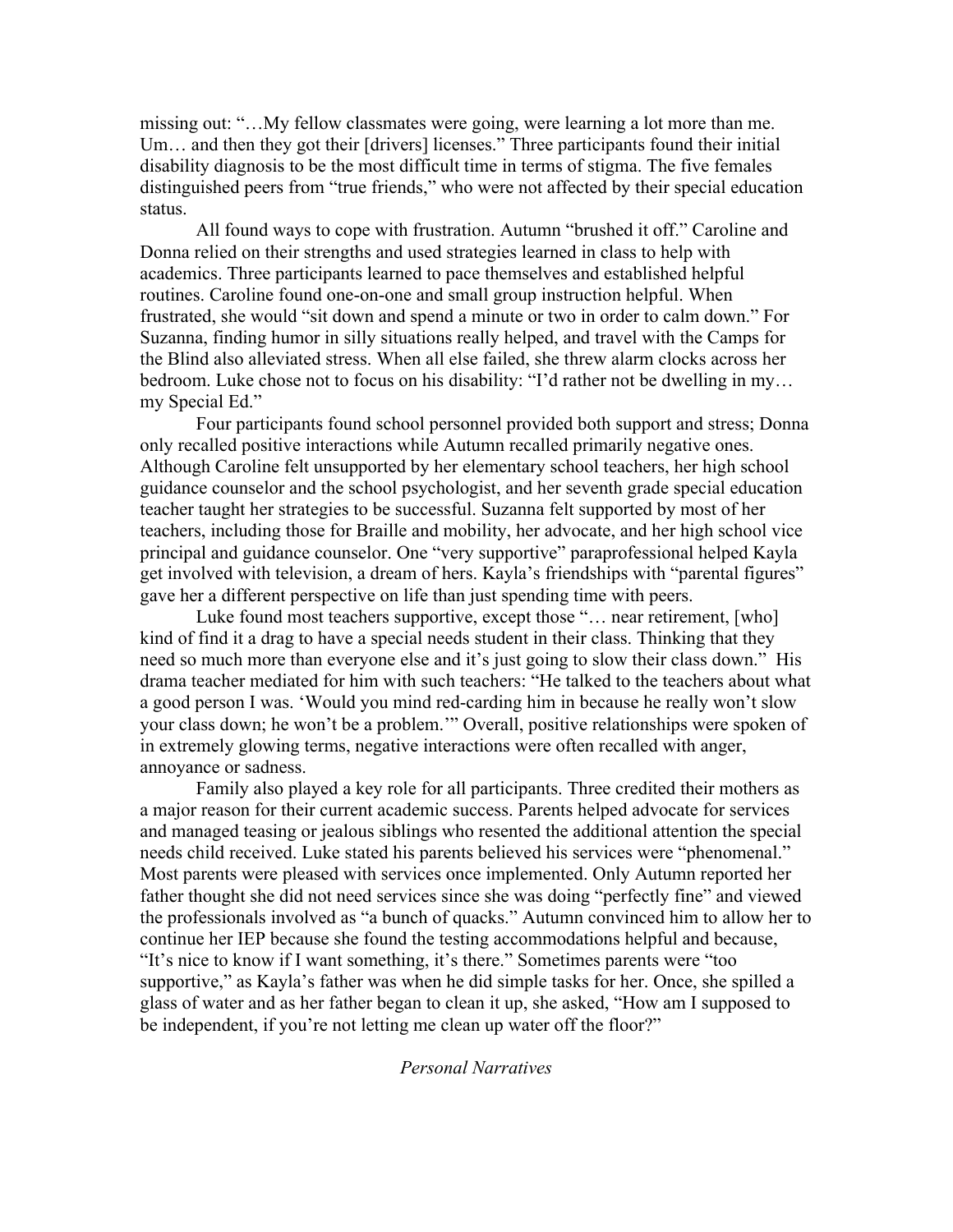Learning to self-advocate was a turning point for all female participants. Suzanna recalls an IEP meeting in which "…one teacher asked, 'Suzanna, what do you want?' And I started talking, and I haven't stopped telling them what I want…." Suzanna believes she would not be successful now, despite her abilities, if she had not learned how to self-advocate from her mother and two junior high school teachers. Autumn and Kayla both noted the importance of being able to reject services. Kayla reflected: "…Things that might be right, even necessary, at one time in your life, but now… may not be. May even be annoying, or a problem at another time in your life." Luke felt empowered when his teachers would "… think past it [special education] and forgot how I'm on it," as well as through extra-curricular activities such as music, drama and volleyball.

Understanding their disabilities helped the participants to take charge of their lives. Donna's parents answered her questions about her disability and helped her understand she was not "stupid," but just "learned differently." In college, Donna had additional testing and gained a clearer understanding of her disability; the new knowledge allowed her to self-advocate. During the interview, Luke demonstrated a good sense of his strengths and weaknesses. When asked how he developed this understanding, he remarked, "I really think it was the special education services, as much as I don't probably want to admit it."

Participants were motivated by parental expectations or by the success of older siblings. Caroline appreciated her mother's encouragement to pursue her goal to be a teacher. Donna was partially motivated by her parents' expectations for her and her brother. Kayla remembers her cousin confronted her about her future: "… She was like, 'Which resume do you think people will pick up?' ….She kind of pushed me along to realize what I am and who I can be." For Kayla, seeing her older sister graduate from college was inspirational. Luke's older brother excelled academically, and he did not want to lag behind despite acknowledging they had different strengths.

Half of the participants found positive assets to their disabilities, much like Gerber and Reiff's (1991) successful group. Allowed by his IEP to choose his elementary school teachers, Luke remembers having "tons of great teachers." Suzanna believes her illness and accompanying disability brought her closer to her sister, and her two younger siblings developed an increased appreciation for those with disabilities through their interactions with her. Both Kayla and Suzanna treasured camp and travel experiences available to them because of their disabilities. When faced with the loss of her eyesight, Suzanna framed learning Braille as having the benefit of a second language.

Achieving success helped participants develop progressive narratives. Kayla's self-image changed from one of needing lots of help to that of an independent woman. She recalled seeing an old classmate while shopping: "…I think, some of them saw me as so dependent upon another person. Now it's like, 'What? You're in college doing what?'" Caroline's self-image changed drastically after seventh grade when "…a really good special ed teacher worked with me a lot – helped me explain things and got me started… I know before seventh grade, it was hard for me in school. But once that year came, it seemed like everything changed." For Autumn, receiving good grades motivated her to continue to do so. During the interviews, three participants prided themselves on their grades.

Having benefited from the support of individualized services, several participants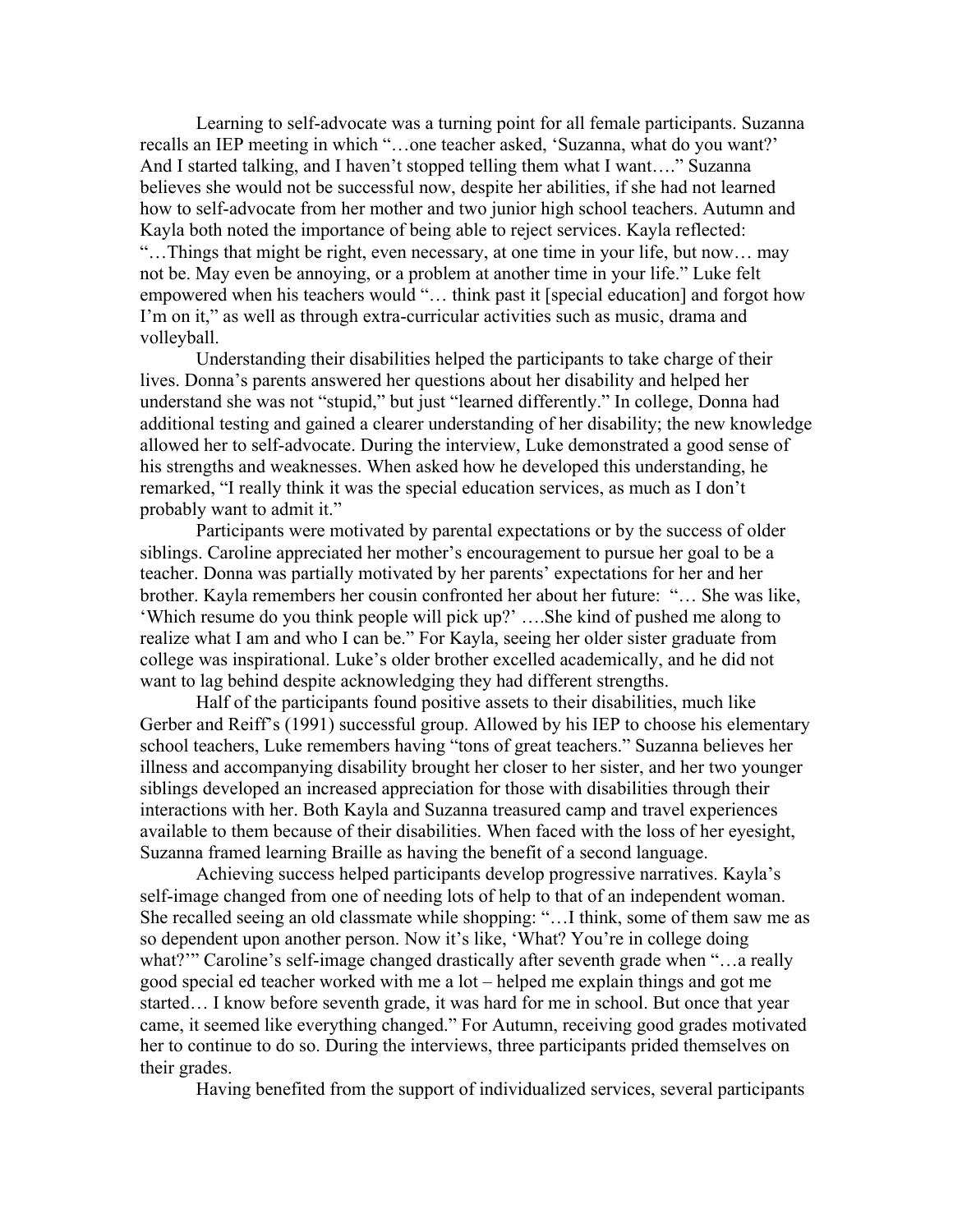are now considering careers helping others*.* Caroline hopes to be a special education teacher, Luke is considering technical education as well as other options, and Suzanna is training to be a mental health counselor. Suzanna notes, "I think that I should be spending time on other people, instead of self-reflecting. So, focusing on the other people, other things I can do, other ways I can help, that's one of my coping skills that gets me through issues."

## *Participant Recommendations*

Based on their experiences with special education systems, the participants suggested the following to future students: keep minimal services while trying your best to do it on your own, set goals, learn to self advocate, ask questions, develop good study habits, and find people who will listen. They recommended schools hire only people who can actually do the job, and provide peer education on disabilities to help ease the social difficulties they endured. The participants' overall conclusions provided ample discussion points for students and service providers alike.

### **Discussion**

Although the participants generously offered their views, this was a Caucasian, mostly female, opportunistic sample from the Northeast. Only one possible gender difference emerged: the emphasis females placed on friends, often calling them "true friends" and distinguishing them from peers, versus the more moderate distinctions that Luke made. Since adolescent girls tend to focus on relationships more than boys of this age, this may account for the increased significance they attached to this distinction.

All participants sought and found supports from teachers, paraprofessionals, liaisons, other adults, and occasionally friends, as successful students with disabilities often do (Greenbaum et al., 1995; Spekman et al., 1992; Werner, 1989). Parents often provided a "protective factor" (Werner, 1993) through their advocacy for services, by helping their children gain an understanding of their difficulties, by assisting with schoolwork, and through intervening with teasing siblings. The participants reported they had similar views as their parents did about their services. This suggests how significant parents are in shaping their children's perceptions of services.

Teachers may not view the full range of a special education student's emotional experience. Donna and Luke both understood the benefits of being liked by teachers. Donna only vented the depth of her frustration within the safety of her home. Although no participants recalled feeling depressed, Donna's anger may have been a mechanism for warding off depression. Three other interviewees recalled residual anger. Palladino et al. (2000) found depression in almost half of 11-14 year olds with learning disabilities. It is unclear whether these respondents chose not to focus on any feelings of childhood or adolescent depression, or simply did not experience depression relative to their disabilities

Although all but one participant acknowledged the helpfulness of educational services, all experienced the "social construction of disability as an inferior status" (Galvin & Hons, 2003, p. 149). Four recalled the teasing and/or ostracism by peers that often accompany a special education designation (Bruck, 1986; Lichtenstein, 1993).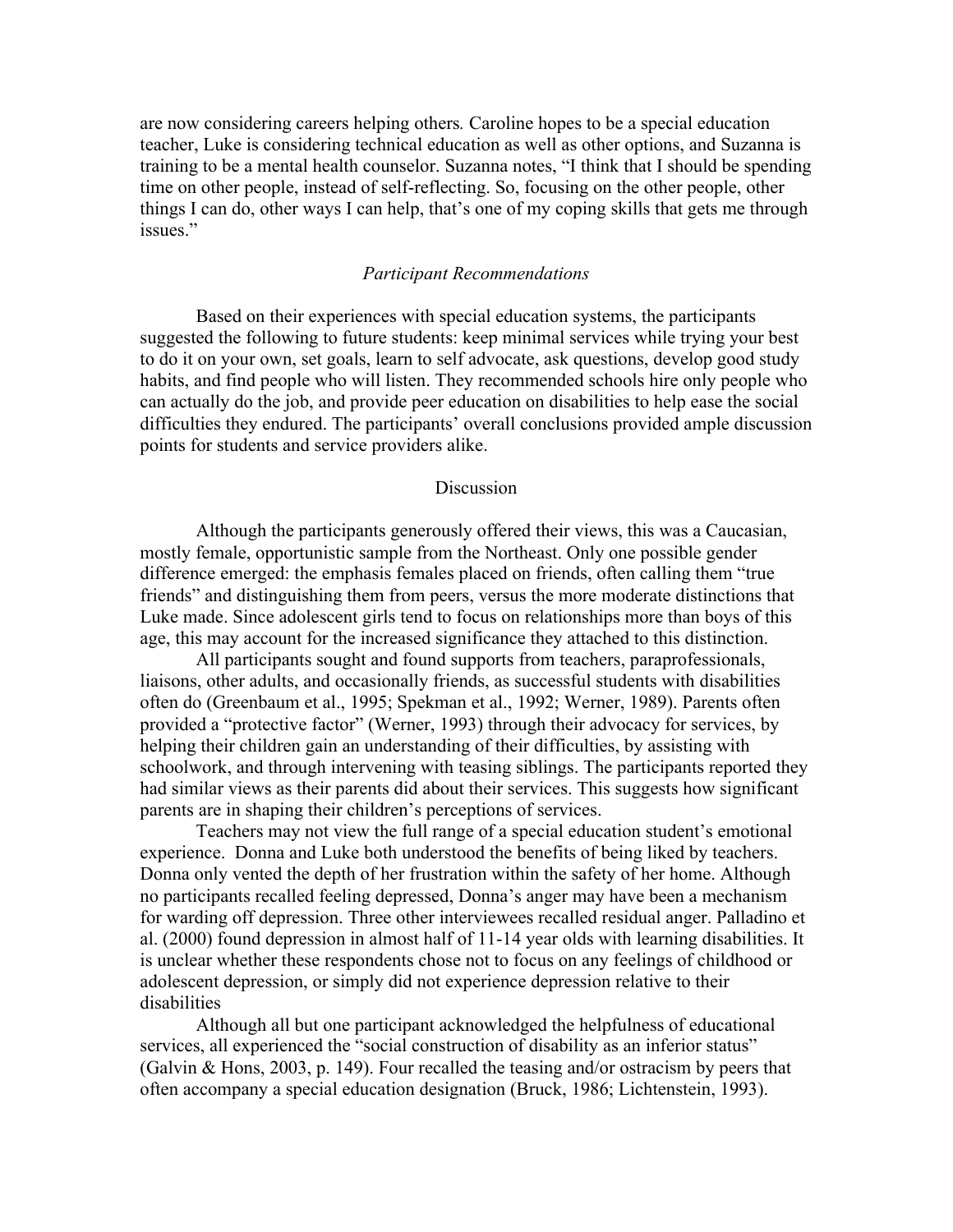Caroline and Donna's experiences were consistent with Bruck's (1986) finding that social difficulties may be magnified when a student is moved to a special class placement. Resilience to surviving feelings of being an outcast may separate college students with learning disabilities from those who do not attempt post-secondary education.

Autumn repeatedly mentioned teachers told her to "slow down" and she found everyone else "too slow." These vignettes, along with her fast-paced speech, are consistent with borderline attention and/or hyperactivity issues. Since all six respondents reported peer difficulties as special education students, and only one may have had borderline attention issues, this study does not support Bruck's (1986) suggestion that social difficulties may be a function of hyperactivity rather than the specific learning disability.

The participants embodied the profile of the successful college student as selfdetermined, working toward realistic goals, using problem-solving strategies, and choosing people and environments that support their learning (Council for Learning, 2004). This sample did not uphold findings that special education students attribute academic success to the easiness of the work and blame a lack of help as reason for their failures (Palladino et al., 2000). Only Autumn acknowledged the modified curriculum (i.e., Introduction to Chemistry rather than the standard high school Chemistry class) helped her excel. While Caroline did not mind the decreased expectations; she now believes it did not adequately prepare her for college. The others wanted and sought at least a "normal" curriculum, and Luke chose a college level math course. None blamed others for their difficulties. All prided themselves on accomplishments, past and present.

The participants displayed motivation, a realistic understanding of their disabilities (Bruck, 1987), and the persistence typical of successful college students with disabilities (Vogel et al., 1993). They viewed their learning disabilities as one part of their lives, not their whole identities (Spekman et al., 1992). Five of six viewed their own tenacity and hard work as responsible for their success. Proving others' low assessments of them wrong was a strong motivator, similar to the findings of Farrell, et al. (1994).

Because only two participants found their guidance counselors helpful in the college search process, a question emerges as to whether guidance counselors have reduced expectations of special education students, as in Caroline's case. Lack of adequate guidance staffing may result in counselors focusing more on higher performing students. Since all participants are now successful in college, guidance counselors may need to re-examine their advising of special education students. This trend may continue into college. Luke recalls during freshman orientation when he mentioned his goal of achieving a 3.3-3.5 GPA, he felt "almost laughed at" and was told how difficult that would be. The two students who first attended two-year colleges found the extra support and smaller campuses helpful in preparing them for a four-year school. Guidance counselors should consider community colleges as "stepping stones" for students they may not otherwise encourage on to higher education.

Several mentioned they felt their aides "smothered" them while in high school; what once was supportive became "annoying," to use Kayla's word. No such criticisms emerged regarding teachers. One reason for this distinction may be that teachers study child and adolescent development and have at least been exposed to special education issues. Many paraprofessionals, however, have no such formal training. Training of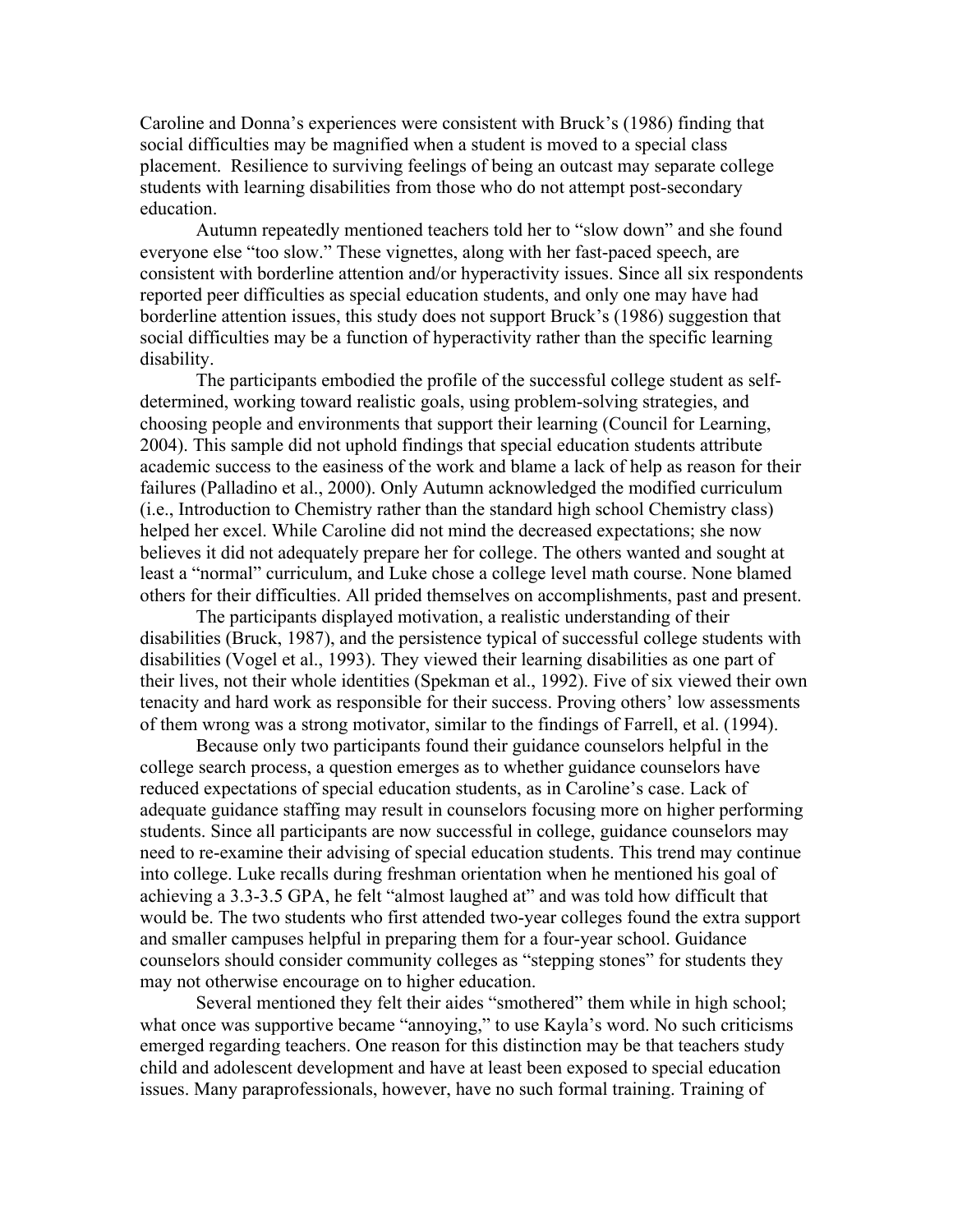paraprofessionals varies as some districts employ only certified teachers as aides, but others only require a high school diploma. The well-intentioned, nurturing aide may have difficulty setting age-appropriate expectations for adolescents. This suggests the importance of providing all special education personnel, particularly paraprofessionals, with a solid understanding of adolescent development and disability-related issues.

Several factors helped participants develop progressive narratives, including the ability to self-advocate, feelings of accomplishment after hard work, and the support of family, school personnel, or friends. Since self-advocacy seems a key to empowerment, it is recommended that schools make a concerted effort to include adolescents in the IEP process. Perhaps the ability to develop progressive narratives about their experiences and their potential for post-secondary advancement distinguishes special education students who go on to college from those who do not; it is suggested this be further researched.

College students with disabilities are in a unique position to reflect on their childhood experiences because many have gained the vocabulary to look at constructs such as gender roles, expectations and stereotypes. It is suggested future research look at the commonalities and differences of how male and female college students recall their experiences as special education recipients along the lines of peer interaction and teacher expectations. In addition, further research on programs designed to aid peer acceptance of students of learning disabilities would be helpful in reducing the stigma students with disabilities experience. Finally, research in general on the academic and non-academic issues correlated with future student success will help guide decision making.

**Lynne A. Kellner**, Ph.D. is a Licensed Psychologist and an Associate Professor of Behavioral Sciences at Fitchburg State College in Fitchburg, MA. She received her doctorate from the University of Massachusetts at Amherst. Her research interests focus on how people make meaning of their experiences, and other research has included welfare recipients and sexually abused adolescents. She can be contacted at: Fitchburg State College, 160 Pearl Street, Fitchburg, MA 01420 or through e-mail at lkellner@fsc.edu.

**Lisa Freden** is a Licensed Mental Health Counselor. She has worked in school systems from the preschool level through college level and in community mental health. She is currently in private practice in Petersham, MA. Her group work includes parenting workshops for those divorcing and anger management for adjudicated adolescents. She can be contacted at P.O. Box 743 Petersham, MA 01366.

#### References

- Anzul, M., Evans, J. F., King, R., & Tellier-Robinson, D. (2001). Moving beyond a deficit perspective with qualitative research methods. *Exceptional Children, 67*(2), 235-249.
- Austin, J. F. (2000). The role of parents as advocates for the transition rights of their disabled youth. *Disability Studies Quarterly, 20*(4), 530-539. Retrieved July 12, 2005, from http://www.dsq-sds.org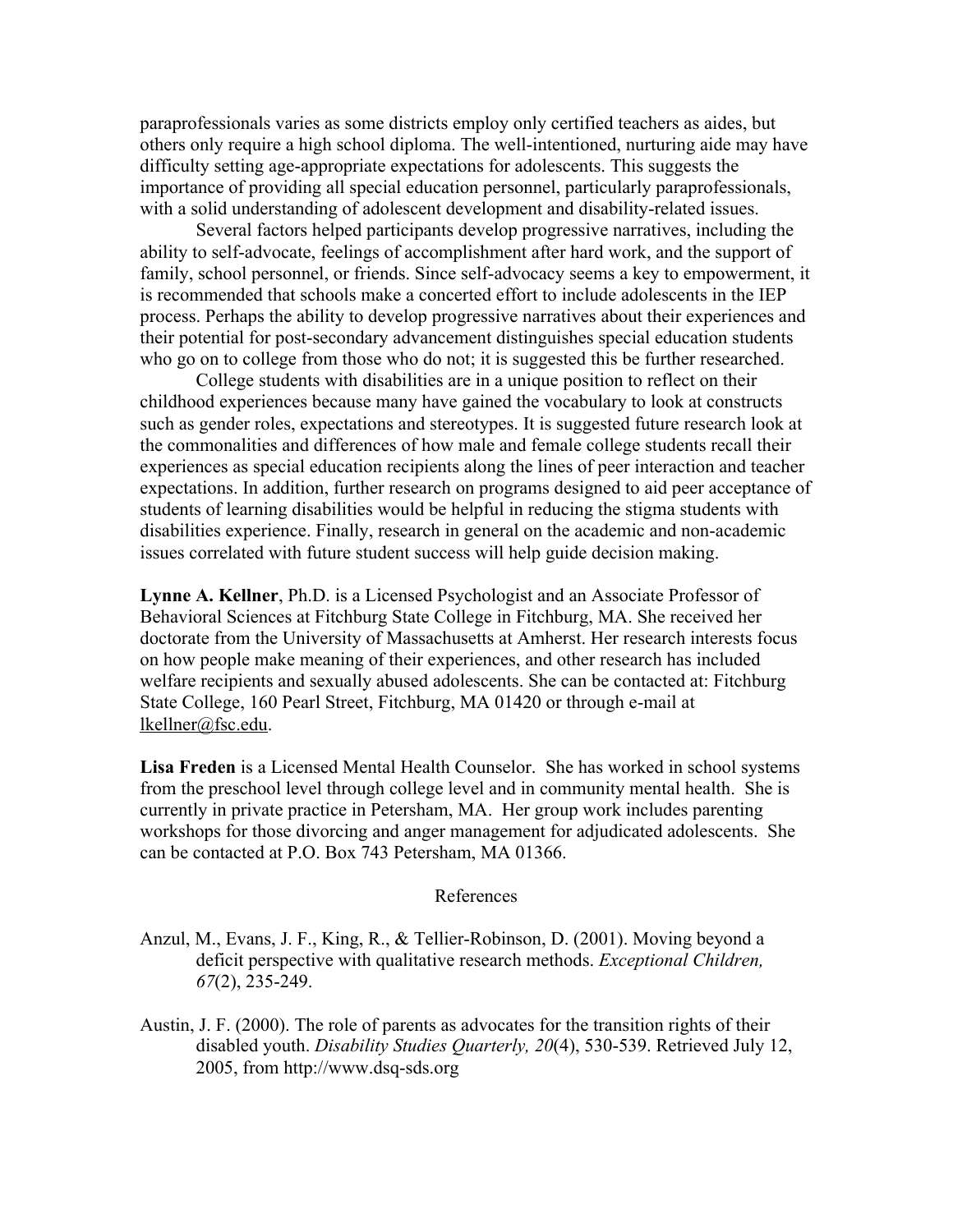- Baglieri, S., & Knopf, J. H. (2004). Normalizing differences in inclusive teaching. *Journal of Learning Disabilities, 37*(6), 525-529.
- Bruck, M. (1986). Social and emotional adjustments of learning disabled children: A review of the issues. In S. J. Ceci (Ed.), *Handbook of cognitive, social, and neuropsychological aspects of learning disabilities: Vol. 1* (pp. 361-380). Hillsdale, NJ: Erlbaum.
- Bruck, M. (1987). The adult outcomes of children with learning disabilities. *Annals of Dyslexia, 37,* 252-263.
- Council for Learning Disabilities. (2004). *College opportunities for students with learning disabilities*. Retrieved July 12, 2005, from http://www.cldinternational.org/c/@HVquIKoasLBUM/Pages/college.html
- Dole, S. (2000). The implications of the risk and resilience literature for gifted students with learning disabilities. *Roeper Review, 23*(2), 91-96.
- Evans, J. F. (1998). Changing the lens: A position paper on the value of qualitative research methodology as a mode of inquiry in the education of the deaf. *Annals of the Deaf, 143*(3), 246-254.
- Farrell, W. C., Jr., Sapp, M., Johnson, J. H., Jr., & Pollard, D. S. (1994). Assessing college aspirations among at-risk high school students: A principal component analysis. *The High School Journal, 77*, 294-303.
- Foucault, M. (1983). The subject and power*.* In H. L. Dreyfus & P. Rabinow (Eds.), *Michel Foucault: Beyond structuralism and hermeneutics* (pp. 208-226). Chicago: University of Chicago Press.
- Friedman, S. (Ed.). (1997). *The new language of change: Constructive collaboration in psychotherapy.* New York: Guilford Publications.
- Galvin, R., & Hons, B. A. (2003). The making of the disabled identity: A linguistic analysis of marginalization. *Disability Studies Quarterly, 23*(2), 149-178.
- George Washington University HEATH Resource Center. (2004). *Improving postsecondary options and outcomes for students with intellectual disabilities: An interagency collaboration*. Retrieved July 12, 2004, from http://www.heath.gwu.edu/?pdfs/collegefreshmen.pdf
- Gerber, P. J., & Reiff, H. B. (1991). *Speaking for themselves: Ethnographic interviews with adults with learning disabilities.* Ann Arbor, MI: University of Michigan Press.

Gergen, K. J. (1999). *An invitation to social construction*. London: Sage Publications.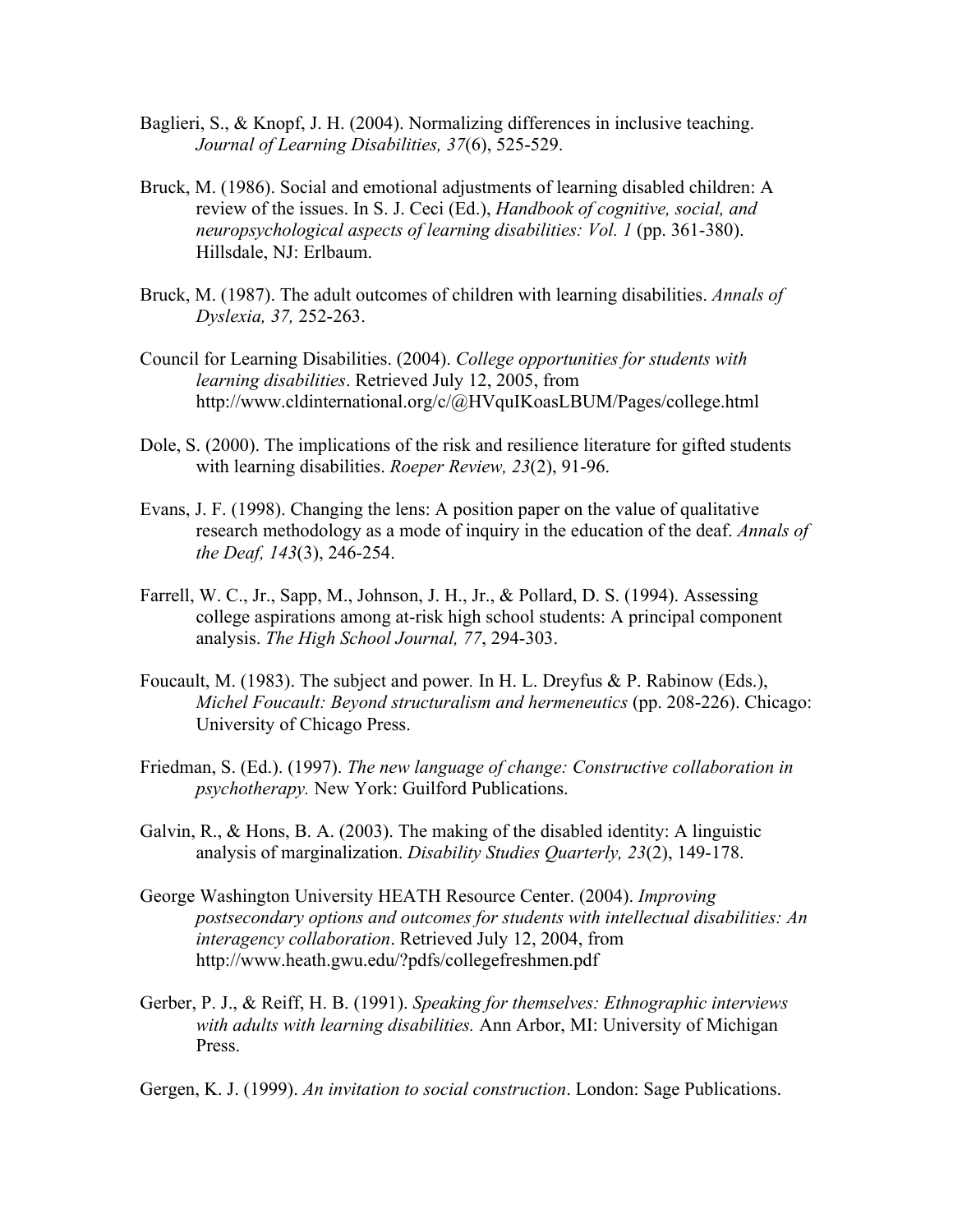- Goldberg, R. J., & Herman, K. L. (1993). An exploration of risk and resilience in the lives of individuals with learning disabilities. *Learning Disabilities Research and Practice, 8*, 11-18.
- Greenbaum, B., Graham, S., & Scales, W. (1995). Adults with learning disabilities: Educational and social experiences during college. *Exceptional Children, 61*, 460- 471.
- Lichtenstein, S. (1993). Transitions from school to adulthood: Case studies of adults with learning disabilities who dropped out of school. *Exceptional Children, 59*(4), 336- 347.
- Lincoln, Y. S., & Guba, E. G. (1985). *Naturalistic inquiry*. Beverly Hills: Sage Publications.
- McLeod, J. (1996). The emerging narrative approach to counseling and psychotherapy. *British Journal of Guidance and Counselling*, *96*(2), 173-184.
- Mitchell, B. (1988). Who chooses? In National Information Center for Children and Youth with Handicaps (Ed.), *Transition Summary*, (No. 5, pp. 4-5). Washington, DC: National Information Center for Children and Youth with Handicaps.
- National Institute for Literacy. (2004). *Learning disabilities and educational attainment*. Retrieved July 12, 2004, from http://www.nifl.gov/nifl/facts/learning\_disabilities.html
- Palladino, P., Poli, P., Masi, G., & Marcheschi, M. (2000). The relationship between metacognition and depressive symptoms in preadolescents with learning disabilities: Data in support of Borkowski's model. *Learning Disabilities Research and Practice, 15*(3), 142-148.
- Patwell, M., & Herzog, A. (2000). Bridging the gap: A disability services perspective on transition. *Disability Studies Quarterly, 20*(4). Retrieved July 12, 2005, from http://www.dsq-sds.org
- Priestley, M. (2003). Symposium on disability and the life course: Introduction to the symposium. *Disability Studies Quarterly, 23*(2), 1-5.
- Scranton, T. R., & Ryckman, D. B. (1979). Sociometric status of learning disabled children in an integrative program. *Journal of Learning Disabilities, 12*(6), 49-54.
- Skrtic, T. M., & Sailor, W. (1996). Voice, collaboration, and inclusion. *Remedial and Special Education*, *17*(3), 142-157.
- Spekman, N. J., Goldberg, R. J., & Herman, K. L. (1992). Learning disabled children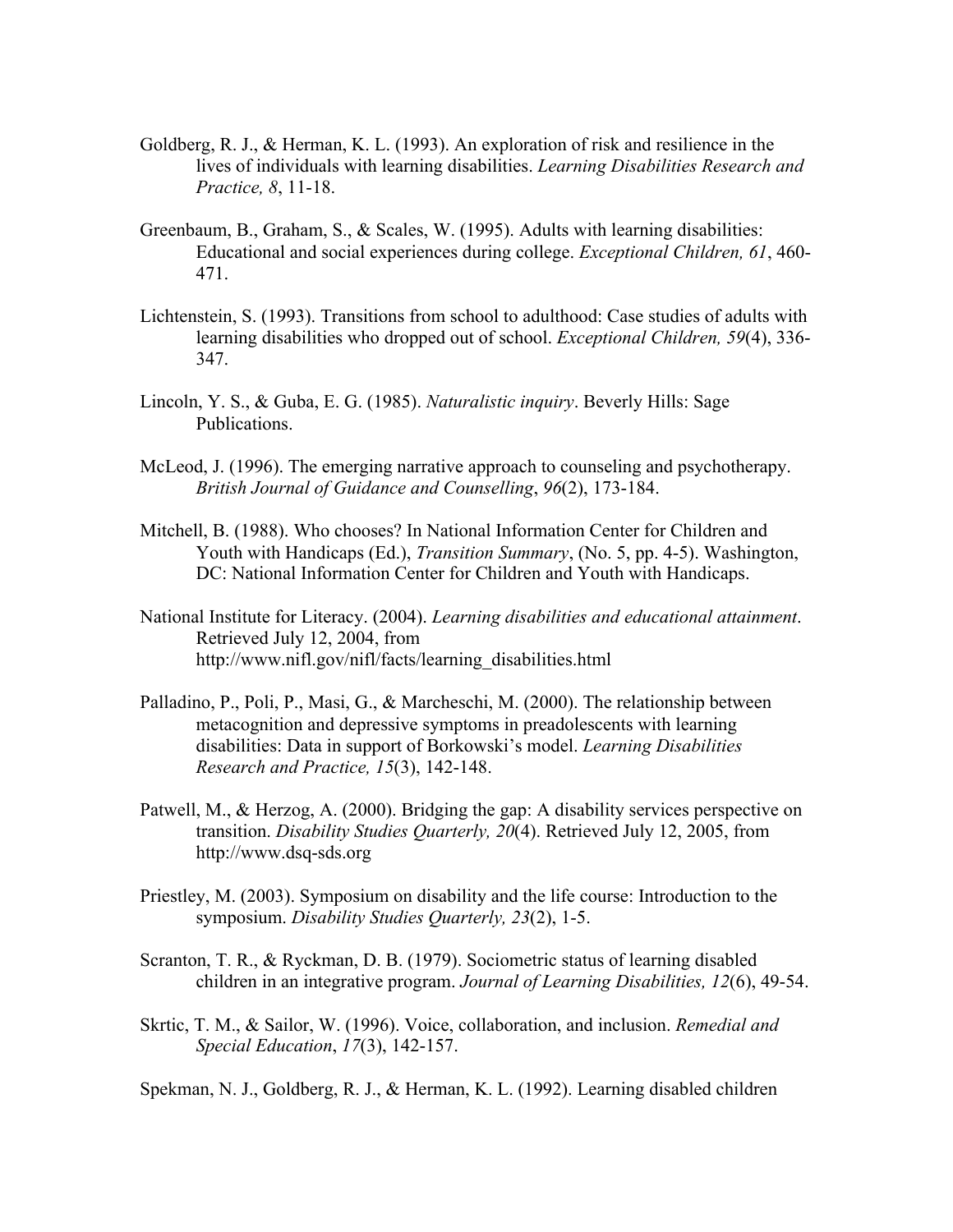grow up: A search for factors related to success in the young adults years. *Learning Disabilities Research and Practice, 7*, 161-170.

Stevenson, R. A. (2003). Wraparound Services. *School Administrator, 60*(3), 24-25, 27.

- Triano, S. L. (2000). Categorical eligibility for special education: The enshrinement of the medical model in disability policy. *Disability Studies Quarterly, 20(*4). Retrieved July 12, 2005, from http://www.dsq-sds.org
- Vogel, S. A., Hruby, P. J., & Adelman, P. B. (1993). Educational and psychological factors in successful and unsuccessful college students with learning disabilities. *Learning Disabilities Research and Practice, 8*(1), 35-43.
- Werner, E. (1989). High-risk children in young adulthood: A longitudinal study from birth to 32 years. *American Journal of Orthopsychiatry, 59*(1), 72-81.
- Werner, E. E. (1993). Risk and resilience in individuals with learning disabilities: Lessons learned from the Kauai longitudinal study. *Learning Disabilities Research and Practice, 8*(1), 28-34.

### Appendix A Semi-structured Interview Guide

You have had some success, you are in college and that is an accomplishment. And you deserve credit for that. Could you tell me a bit about how the special education services you received either helped you, or not, to get here.

What do you think your teachers expected of you? Did they ever talk to you about college, career, or other future goals?

How about your parents, did they talk to you about college, career, or future goals?

Did you think you parents and your teachers, guidance counselors, principals, etc. had common expectations for you?

What were your greatest sources of support while you were in special education? What were the biggest stressors for you?

How did you handle the frustration? Did you ever get in trouble?

Are there ways that your challenges with learning disabilities helped you to develop particular coping skills?

How challenging do you think the SPED curriculum was compared to that in other classes?

How did your friends perceive the fact that you were getting special education services?

If you have siblings, what did they think about you receiving special education services?

Were you included in the IEP process? Could you tell me a bit about that process for you?

If you had to identify one thing, or person, responsible for your success now, what